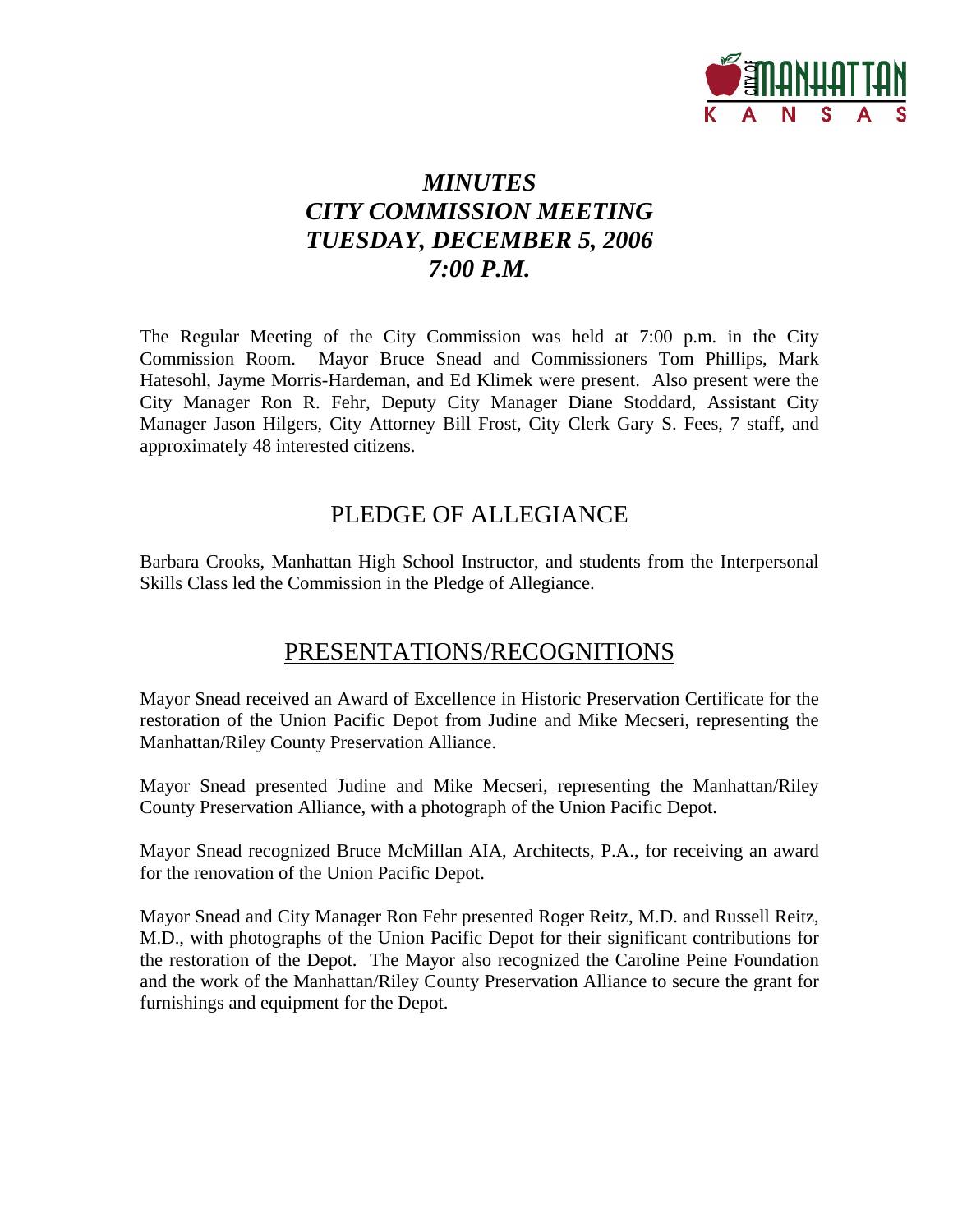# PUBLIC COMMENTS

Mayor Snead opened the public comments.

Dee R. Ross, 2304 Brockman Street, informed the Commission that he was concerned that taxpayers, not the developer, would be paying for the improvements made to the Limey Point area.

Hearing no other comments, Mayor Snead closed the public comments.

# COMMISSIONER COMMENTS

Commissioner Morris-Hardeman informed the community that Downtown Manhattan has received approval from the State Historical Society and its application has been submitted for national approval. She also stated that the Manhattan Housing Authority was successful in its effort to receive a tenant-based rental-assistance grant.

Mayor Snead invited those interested to attend an open house at the Ogden Community Center on Wednesday, December 6, 2006, to look at the preferred option for the K-18 highway alignment from Manhattan to Ogden. He also extended an invitation to the community and to the Advisory Boards and Committees of the City to attend a public Holiday Reception on Tuesday, December 19, 2006, from 5:30 to 6:30 p.m., in the foyer of the City Commission Room, City Hall, 1101 Poyntz Avenue.

# CONSENT AGENDA

(\* denotes those items discussed)

#### **MINUTES**

The Commission approved the minutes of the Regular City Commission Meeting held Tuesday, November 21, 2006, and the Special City Commission Meeting held November 28, 2006.

#### **CLAIMS REGISTER NO. 2573**

The Commission approved Claims Register No. 2573 authorizing and approving the payment of claims from November 15, 2006 to November 28, 2006, in the amount of \$3,175,377.81.

#### **LICENSES**

The Commission approved renewal applications for Cereal Malt Beverage and Tree Maintenance licenses for calendar year 2007 and Fireworks Displays license for December 31, 2006. (*See Attachment No. 6)*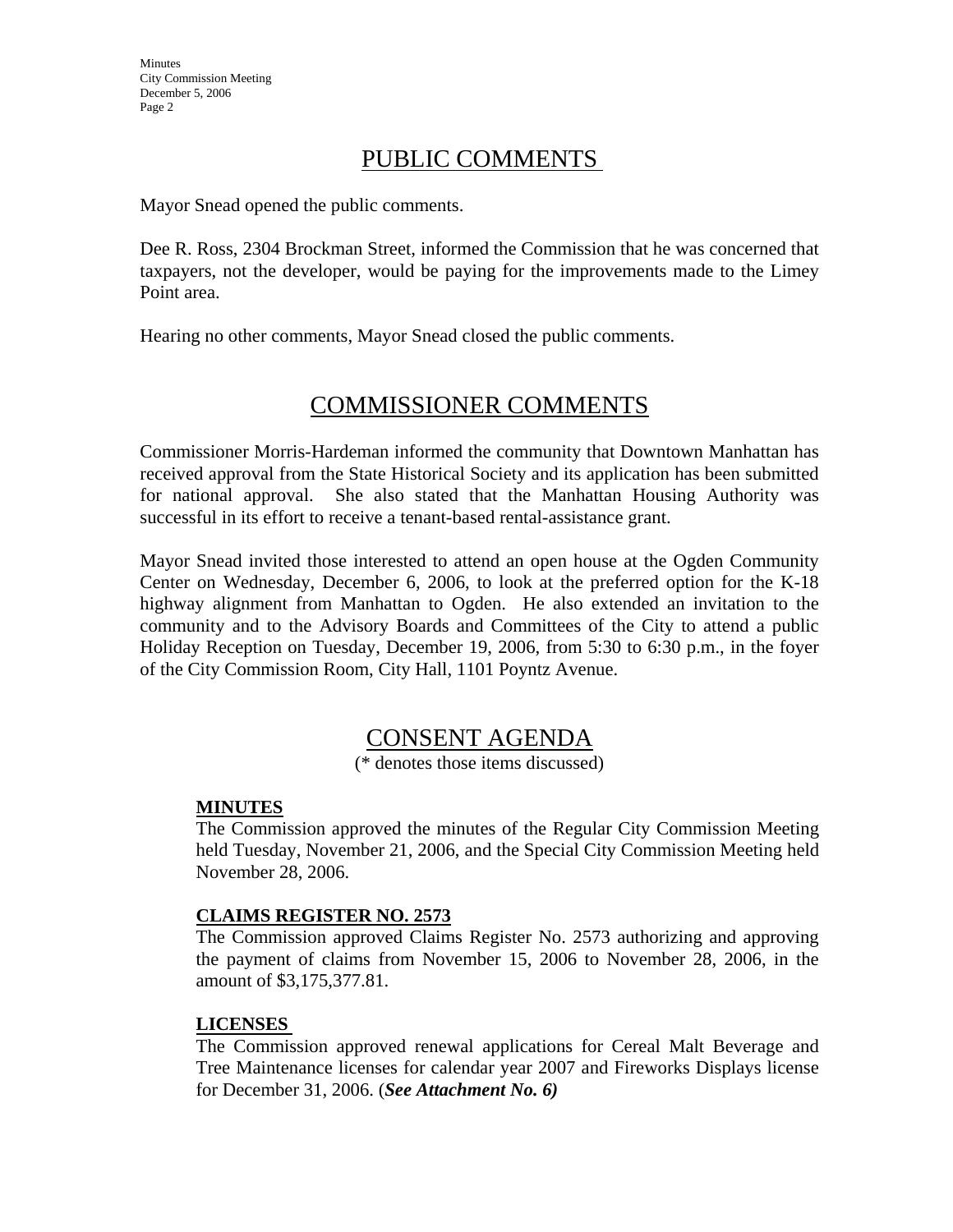# CONSENT AGENDA *(CONTINUED)*

### **CHARTER ORDINANCE NO. 43 – AMEND – STORMWATER FEES**

The Commission approved Charter Ordinance No. 43, amending Charter Ordinance No. 31 relating to the Kansas Water Pollution Act and providing substitute and additional provisions affecting the fees of the Stormwater Fund for the City of Manhattan.

## **ORDINANCE NO. 6591 – VACATE RIGHT-OF-WAY – EIGHTH STREET**

The Commission approved Ordinance No. 6591 vacating portions of a sixty (60) foot right-of-way on Eighth Street in Ward 5, an addition to the City of Manhattan, Riley County, Kansas.

#### **ORDINANCE NO. 6592 – INDUSTRIAL REVENUE BONDS – GTM SPORTSWEAR**

The Commission approved Ordinance No. 6592 authorizing the issuance of up to \$6 million in industrial revenue bonds to finance the first phase of the expansion of GTM Sportswear.

## **AWARD CONTRACT - EUREKA VALLEY ADDITION IMPROVEMENTS (ST0613, SS0607, WA0610)**

The Commission accepted the Engineer's Estimate in the amount of \$1,500,414.35 and awarded a construction contract in the amount of \$1,191,765.00 to the low bidder, Pavers, Inc., of Salina, Kansas, for street (ST0613), water (WA0610), and sanitary sewer (SS0607) improvements for Eureka Valley Addition.

## **\* VEHICLE PURCHASE – FORESTRY DIVISION**

Curt Loupe, Director of Parks and Recreation, provided additional information on the item and responded to questions from the Commission.

The Commission authorized the purchase of a 2007 GMC flatbed truck for the Forestry Division from Omaha Truck Center, of Omaha, Nebraska, in the amount of \$35,494.00.

## **AGREEMENT – INTERSECTION DESIGN – US 24/MARLATT AVENUE (ST0612)**

The Commission authorized the Mayor and City Clerk to enter into an agreement with Bartlett and West Engineers, Inc., of Manhattan, Kansas, for the design of intersection improvements at U.S. 24 and Marlatt Avenue.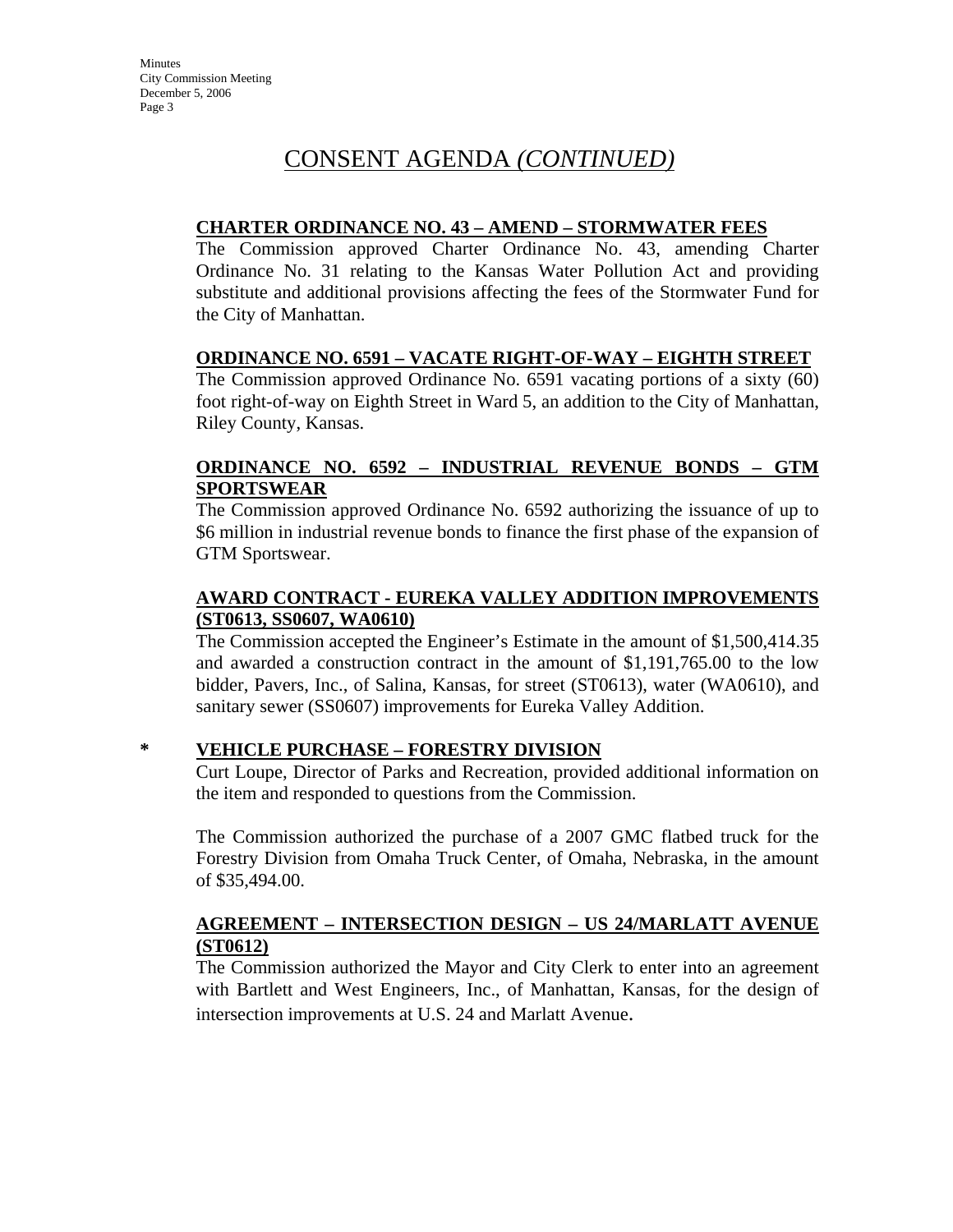# CONSENT AGENDA *(CONTINUED)*

## **AGREEMENTS – EXTERNAL (ST0627)/INTERNAL (ST 0623) IMPROVEMENTS - LIMEY POINTE (**

The Commission authorized the Mayor and City Clerk to enter into agreements with BG Consultants, Inc., of Manhattan, Kansas, to complete the design of both the external (ST0627) and internal (ST0623) improvements associated with Limey Pointe Addition.

#### **PURCHASE – UTILITY BILLING SOFTWARE**

The Commission approved the purchase of Click2Gov online utility billing software in the amount of \$28,690.00.

#### **BOARD APPOINTMENTS**

The Commission approved appointments by Mayor Snead to various board and committees of the City.

#### *Aggieville Business Improvement District Advisory Board*

Re-appointment of Belinda Snyder, % Sheer Dynamics, 1125 A Laramie Street, to a three-year term. Ms. Snyder's term begins January 1, 2007, and will expire on December 31, 2009.

#### *Board of Zoning Appeals*

Re-appointment of Calvin Emig, 1400 Sharingbrook Drive, to a three-year term. Mr. Emig's term begins January 1, 2007, and will expire on December 31, 2009.

#### *Cemetery Board*

Re-appointment of Patrick Gormely, 434 Wickham Road, to a three-year term. Mr. Gormely's term begins January 1, 2007, and will expire on December 31, 2009.

#### *Neighborhood Grant Review Committee*

Re-appointment of Sara Fisher, 811 Osage Street, to a one-year term. Ms. Fisher's term begins January 1, 2007, and will expire on December 31, 2007.

Re-appointment of Tim Lindemuth, 500 Denison Avenue, to a one-year term. Mr. Lindemuth's term begins January 1, 2007, and will expire on December 31, 2007.

Re-appointment of Karen McCulloh, 1516 Leavenworth Street, to a one-year term. Ms. McCulloh's term begins January 1, 2007, and will expire on December 31, 2007.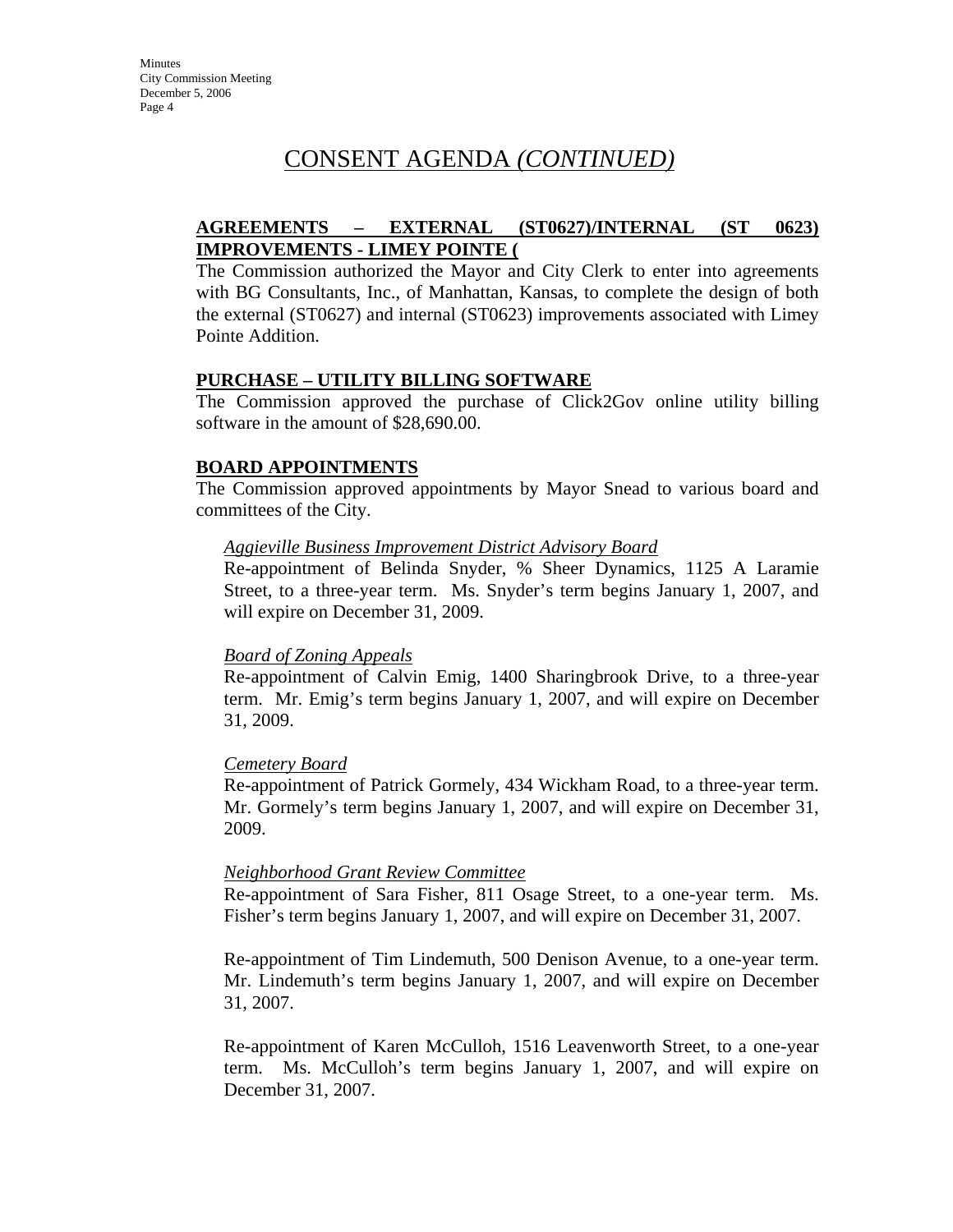# CONSENT AGENDA *(CONTINUED)*

#### **BOARD APPOINTMENTS** *(CONTINUED)*

#### *Neighborhood Grant Review Committee* **(CONTINUED)**

Re-appointment of Jami Ramsey, 831 Bertrand Street, to a one-year term. Ms. Ramsey's term begins January 1, 2007, and will expire on December 31, 2007.

*Special Alcohol Funds Advisory Committee*

Re-appointment of Amy Gross, 1713 Hudson Avenue, to a three-year term. Ms. Gross's term begins January 1, 2007, and will expire on December 31, 2009.

### **ORDINANCE NO. 6593 – HEALTH CARE REVENUE BONDS – MEADOWLARK HILLS**

The Commission approved Ordinance No. 6593 issuing \$27.5 million in health care facility revenue bonds for Meadowlark Hills.

After discussion, Commissioner Phillips moved to approve the consent agenda. Commissioner Hatesohl seconded the motion. On a roll call vote, motion carried 5-0, with the exception of Item D, *Charter Ordinance No. 43 – Amend – Stormwater Fees,* which carried 4 to 1, with Commissioner Klimek voting against the item.

# GENERAL AGENDA

#### **FIRST READING - REZONE - THE MANHATTAN EMERGENCY SHELTER PUD**

Eric Cattell, Assistant Director for Planning, presented the item. He then answered questions from the Commission.

Mandy Chapman Semple, Executive Director, Manhattan Emergency Shelter, informed the Commission that having the Emergency Shelter close to downtown is very important to its mission and clients. She then spoke about the design of the facility and answered questions regarding the timeline of the facility and the Community Development Block Grant (CDBG) application.

Bruce McMillan, Project Architect, provided additional information on the facility construction documents.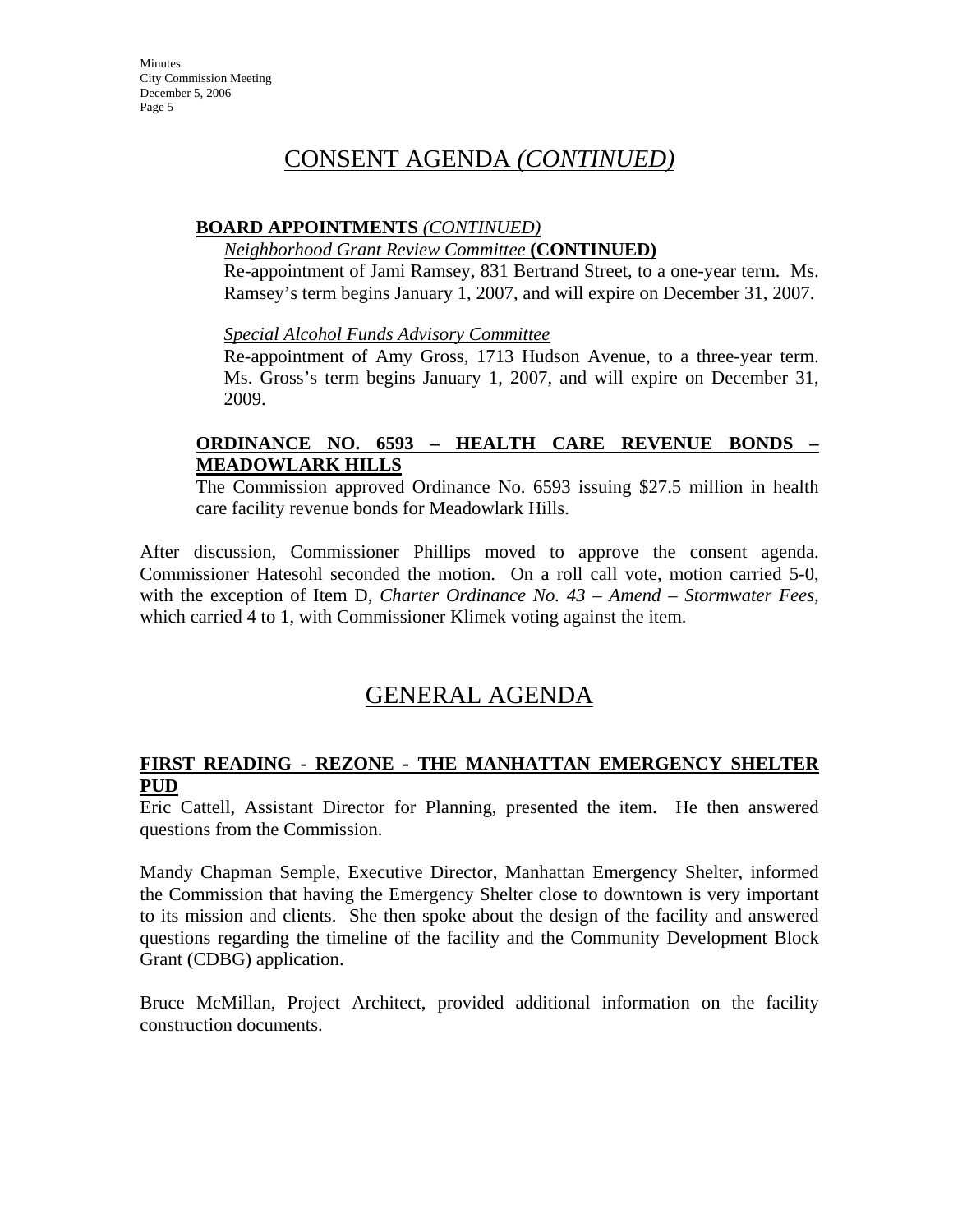# GENERAL AGENDA *(CONTINUED)*

#### **FIRST READING - REZONE - THE MANHATTAN EMERGENCY SHELTER PUD** *(CONTINUED)*

After discussion, Commissioner Hatesohl moved to approve first reading of an ordinance rezoning the proposed Manhattan Emergency Shelter PUD, generally located at the northwest corner of South  $4<sup>th</sup>$  Street and Yuma Street, from C-5, Highway Service Commercial District, to PUD, Residential Planned Unit Development, based on the findings in the Staff Report *(See Attachment No. 1)*, with the four conditions recommended by the Manhattan Urban Area Planning Board. Commissioner Morris-Hardeman seconded the motion. On a roll call vote, motion carried 5-0.

#### **PUBLIC HEARING - ANNEX, REZONE, AND STATE OWNED AND OPERATED FACILITY - KANSAS VETERANS' CEMETERY ADDITION**

Eric Cattell, Assistant Director for Planning, presented the item. He then answered questions from the Commission.

Ron Fehr, City Manager, answered questions about Wildcat Creek Road.

Mayor Snead opened the public comments.

Ken Kallenbach, the applicant's consultant, provided additional information on the item and timeframe of the project. He then answered additional questions from the Commission regarding burials being projected and right-of-way.

Dick Jepson, provided background information on the Veterans' Cemetery and requested support from the City Commission on the item.

George Webb, Director, Kansas Commission on Veterans Affairs, thanked the Commission for looking at this project and appreciated the support from the Manhattan Urban Area Planning Board and City staff.

Zora McWhorter, 5226 Wildcat Creek Road, was concerned with the quality of water of their private well with this project and wanted reassurance, in writing, that the proposal would not affect their water supply.

Ken Kallenbach, informed the Commission that they met with the neighbors and addressed their concerns with water and provided additional information on water run-off for the project. He said a copy of the report would be provided to Mrs. McWhorter and informed the Commission that they would buy processed water from the City.

Hearing no comments, Mayor Snead closed the public hearing.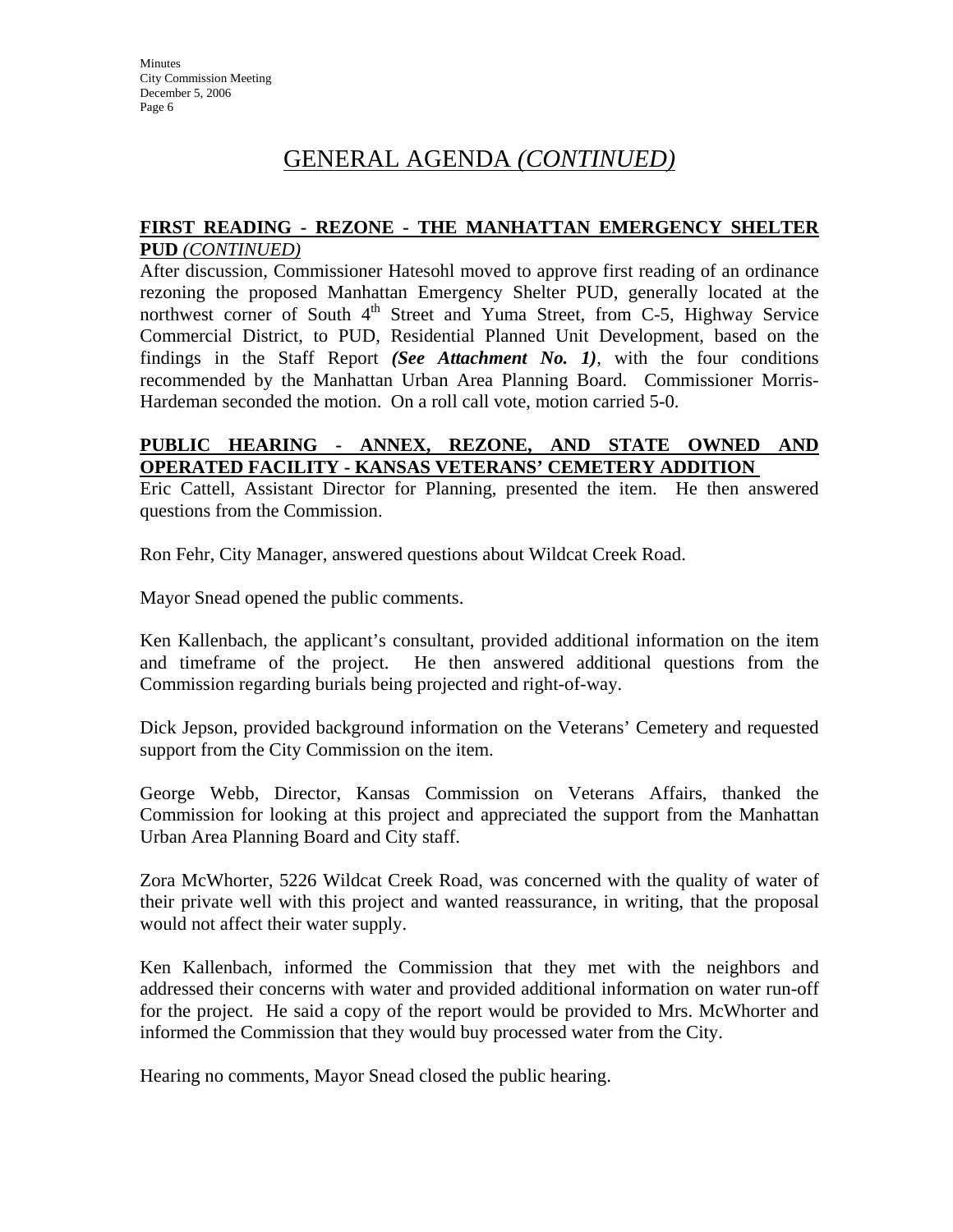# GENERAL AGENDA *(CONTINUED)*

#### **FIRST READINGS - ANNEX, REZONE, AND STATE OWNED AND OPERATED FACILITY - KANSAS VETERANS' CEMETERY ADDITION** *(CONTINUED)*

After discussion, Commissioner Hatesohl moved to approve first reading of an ordinance annexing the 90-acre Kansas Veterans' Cemetery site, generally located west of Wildcat Creek Road, based on general conformance with the Manhattan Urban Area Comprehensive Plan, the Growth Vision and Capital Improvements Program. Commissioner Morris-Hardeman seconded the motion. On a roll call vote, motion carried 5-0.

After discussion, Commissioner Hatesohl moved to approve first reading of an ordinance rezoning the Kansas Veterans' Cemetery site to C-1, Restricted Business District with AO, Airport Overlay District, based on the findings in the Staff Report *(See Attachment No. 2)*. Commissioner Phillips seconded the motion. On a roll call vote, motion carried 5-0.

Commissioner Hatesohl moved that the City Commission finds that the public interests to be served by the proposed Kansas Veterans' Cemetery, outweigh the impacts upon legitimate community interests, as mitigated by the conditions of approval; and, approve first reading of an ordinance authorizing the proposed Kansas Veterans' Cemetery, based on the findings in the Staff Report *(See Attachment No. 3)*, with the three conditions of approval recommended by the Planning Board. Commissioner Morris-Hardeman seconded the motion. On a roll call vote, motion carried 5-0.

## **FIRST READING – AMEND - MEADOWLARK HILLS RESIDENTIAL PLANNED UNIT DEVELOPMENT**

Eric Cattell, Assistant Director for Planning, presented the item.

Leon Brown, Schwab-Eaton, stated that Schwab-Eaton was part of the design team and provided additional information on the site plan and overview of the project timeframe.

After discussion, Commissioner Hatesohl moved to approve first reading of an ordinance amending the Final Development Plan of the Meadowlark Hills Residential Planned Unit Development, located at 2121 Meadowlark Road, generally north of Kimball Avenue and west of Tuttle Creek Boulevard, and Ordinance Nos. 6049, 6464, and 6528, as proposed, based on the findings in the Staff Report *(See Attachment No. 4)*, with the two conditions of approval recommended by the Planning Board. Commissioner Phillips seconded the motion. On a roll call vote, motion carried 5-0.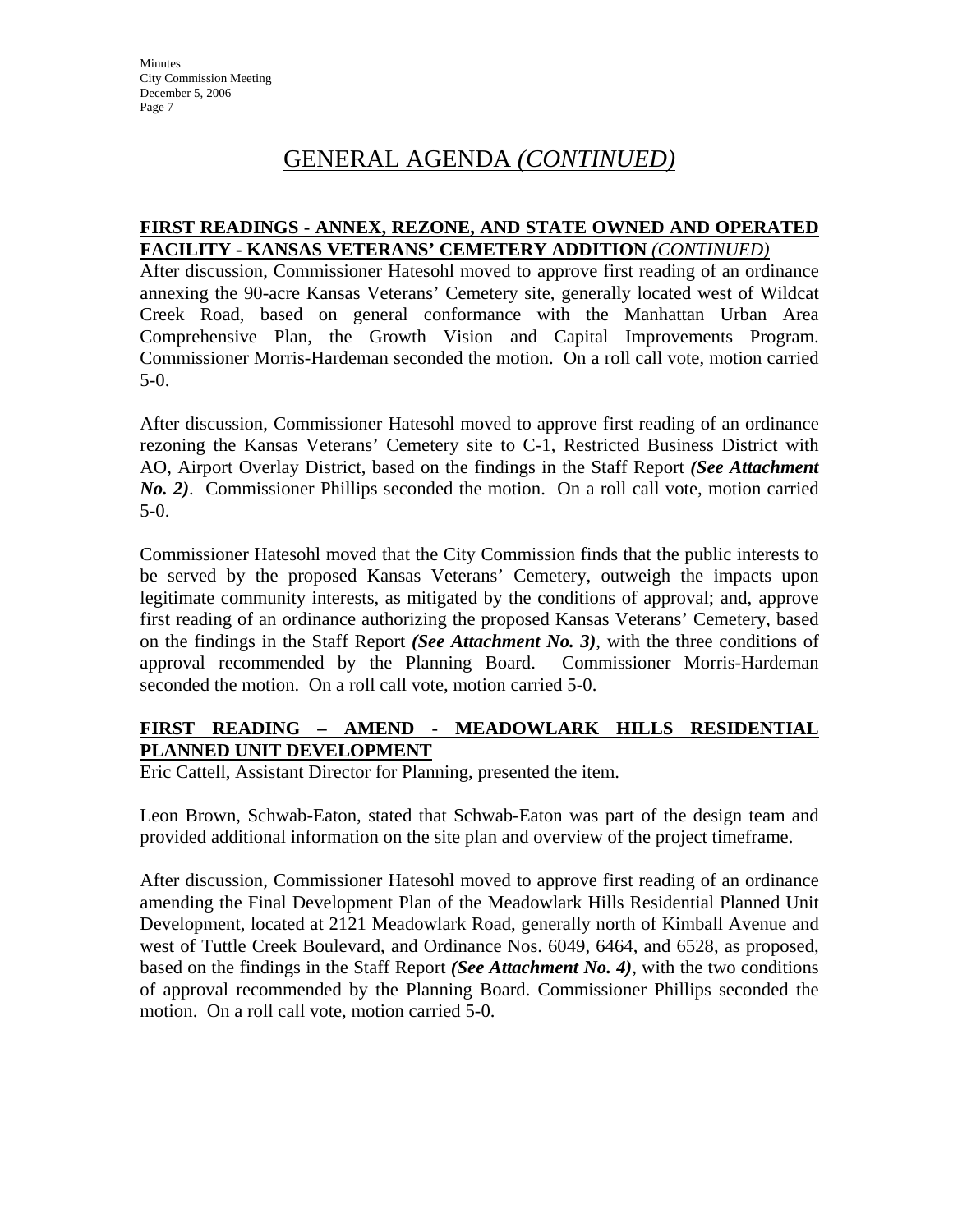# **GENERAL AGENDA (CONTINUED)**

### FIRST READING - REZONE - LOTS 280, 281, AND 282, BROOKFIELD **ADDITION, UNIT SEVEN**

Eric Cattell, Assistant Director for Planning, presented the item and answered questions from the Commission.

After discussion, Commissioner Morris-Hardeman moved to approve first reading of an ordinance rezoning Lots 280 - 282, Brookfield Addition, Unit Seven, generally located south of Walters Drive along the east and west sides of Donna's Way, from R-3, Multiple-Family Residential District, to R-2, Two-Family Residential District, based on the findings in the Staff Report (See Attachment No. 5). Commissioner Phillips seconded the motion. On a roll call vote, motion carried 5-0.

# **EXECUTIVE SESSION**

Mayor Snead moved to recess into Executive Session until 8:55 p.m. for the purpose of preliminary discussions related to the acquisition of real estate. Commissioner Morris-Hardeman seconded the motion. On a roll call vote, motion carried 5-0.

At 8:55 p.m., the Commission reconvened with Mayor Snead and Commissioners Phillips, Hatesohl, Morris-Hardeman, and Klimek in attendance.

## **ADJOURNMENT**

Mayor Snead moved to adjourn the meeting. Commissioner Hatesohl seconded the motion. At 8:56 p.m., on vote, the Commission adjourned.

Fees, CMC, City Clerk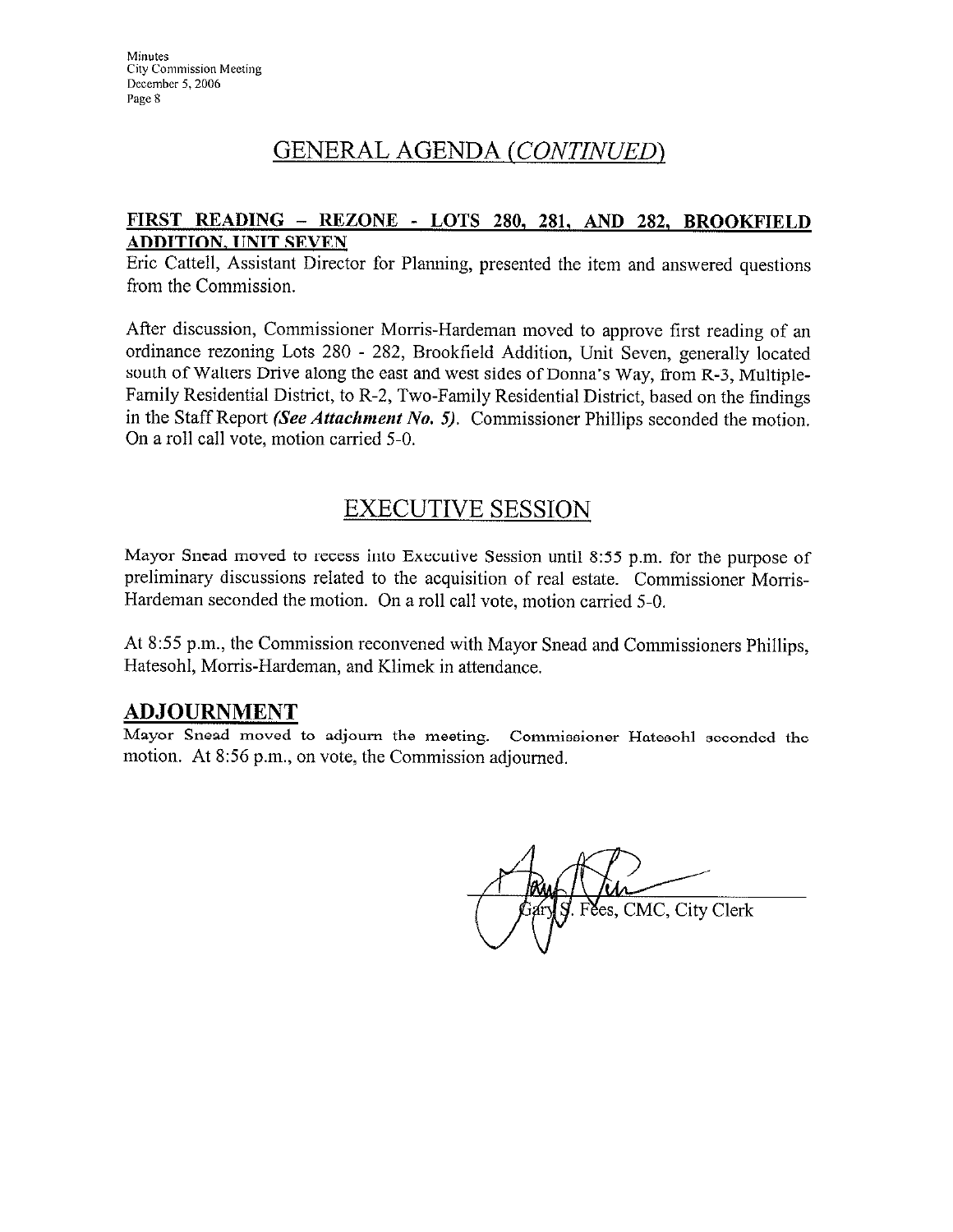#### **STAFF REPORT**

## **APPLICATION TO REZONE PROPERTY TO PLANNED UNIT DEVELOPMENT DISTRICT**

# **BACKGROUND**

**FROM:** C-5, Highway Service Commercial District.

**TO:** PUD, Planned Unit Development District.

**OWNER/APPLICANT:** Manhattan Emergency Shelter, Inc.

**ADDRESS:** 831 Leavenworth Street, Manhattan KS 66502.

**DATE OF PUBLIC NOTICE PUBLICATION:** Monday, October 30, 2006

#### **DATE OF PUBLIC HEARING: PLANNING BOARD:** Monday, November 20, 2006 **CITY COMMISSION:** Tuesday, December 5, 2006

**LOCATION:** northwest corner of S. 4<sup>th</sup> Street and Yuma Street (South 114 feet of Lots 417 and 418 and all of Lots 419 and 420, Ward 1).

**AREA:** 0.607-acres (26,441 square feet).

**PROPOSED USES:** Manhattan Emergency Shelter residential building and a Transitional Housing residential building, as well as other improvements to include, but not limited to, off-street parking, landscaping, screening, a play area, and other site improvements.

#### **PROPOSED BUILDINGS AND STRUCTURES:**

Phase 1: Emergency Shelter Building: two-story (29 feet in height to roof peak) with basement, constructed of asphalt shingled roof, masonite siding and stone veneer facades. The first floor is common area (dining room, staff, laundry and other similar activities). The second floor is living space (10 family rooms, a men's and a women's dorm, and bathrooms). The basement is unfinished. Porches are on the S.  $4<sup>th</sup>$  Street frontage and on the west side of the building. The applicant indicates occupancy is 53 persons, which includes 1-4 staff persons.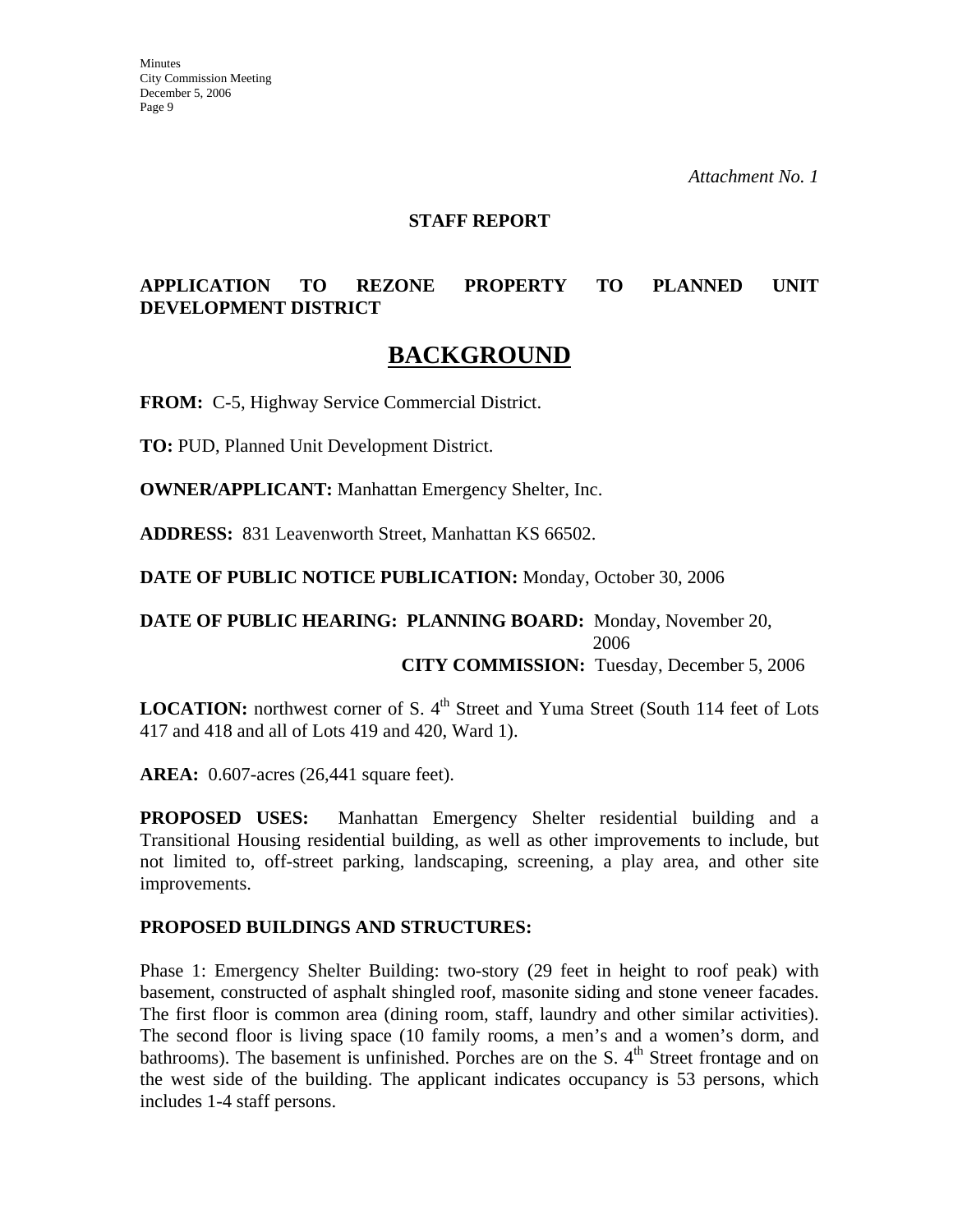*Attachment No. 1* 

Phase 2: Transitional Housing Building: two-story (23 feet in height to roof peak) constructed of asphalt shingled and masonite siding. The building is constructed of two matching halves, with each floor plan consisting of a lounge, bathroom and three bedrooms, and either half with a common kitchen/laundry area. A total of 24 bedrooms are proposed. The building will accommodate eight families or a maximum of 32 persons. No staff will be in the building.

#### **PROPOSED LOT COVERAGE**

| <b>USE</b>           | <b>Square Feet</b>    | <b>Percentage</b> |
|----------------------|-----------------------|-------------------|
| <b>Buildings</b>     | $9,951$ sf            | 38%               |
| Driveways/Parking    | $8,670$ sf            | 33%               |
| Open/Landscape Space | 7,782 sf              | 29%               |
| Play Area            | $560$ sf              | Less than 1%      |
|                      | <b>PROPOSED SIGNS</b> |                   |
|                      |                       |                   |

| <b>Type</b> | <b>Dimensions</b> | <b>Lighting</b> |
|-------------|-------------------|-----------------|
| None        |                   |                 |

Exempt signage will be allowed, such as address numerals and other exempt signage**.** 

**PROPOSED LIGHTING:** Building lights described as downcast and full cutoff and one 16 foot parking lot light pole are proposed.

# **REVIEW CRITERIA FOR PLANNED UNIT DEVELOPMENTS**

**1. LANDSCAPING:** Yards will be lawn and maintained by the owner. Irrigation will be by water hose and spigot connections. Four new deciduous trees are proposed. Street trees will be maintained and preserved and protected during construction (note on landscape plan sheet).

**2. SCREENING:** Six foot wood fencing is proposed on the west property line and adjacent to the parking lot adjacent to the residential/commercial building to the immediate north, as well as around the dumpster located off the alley.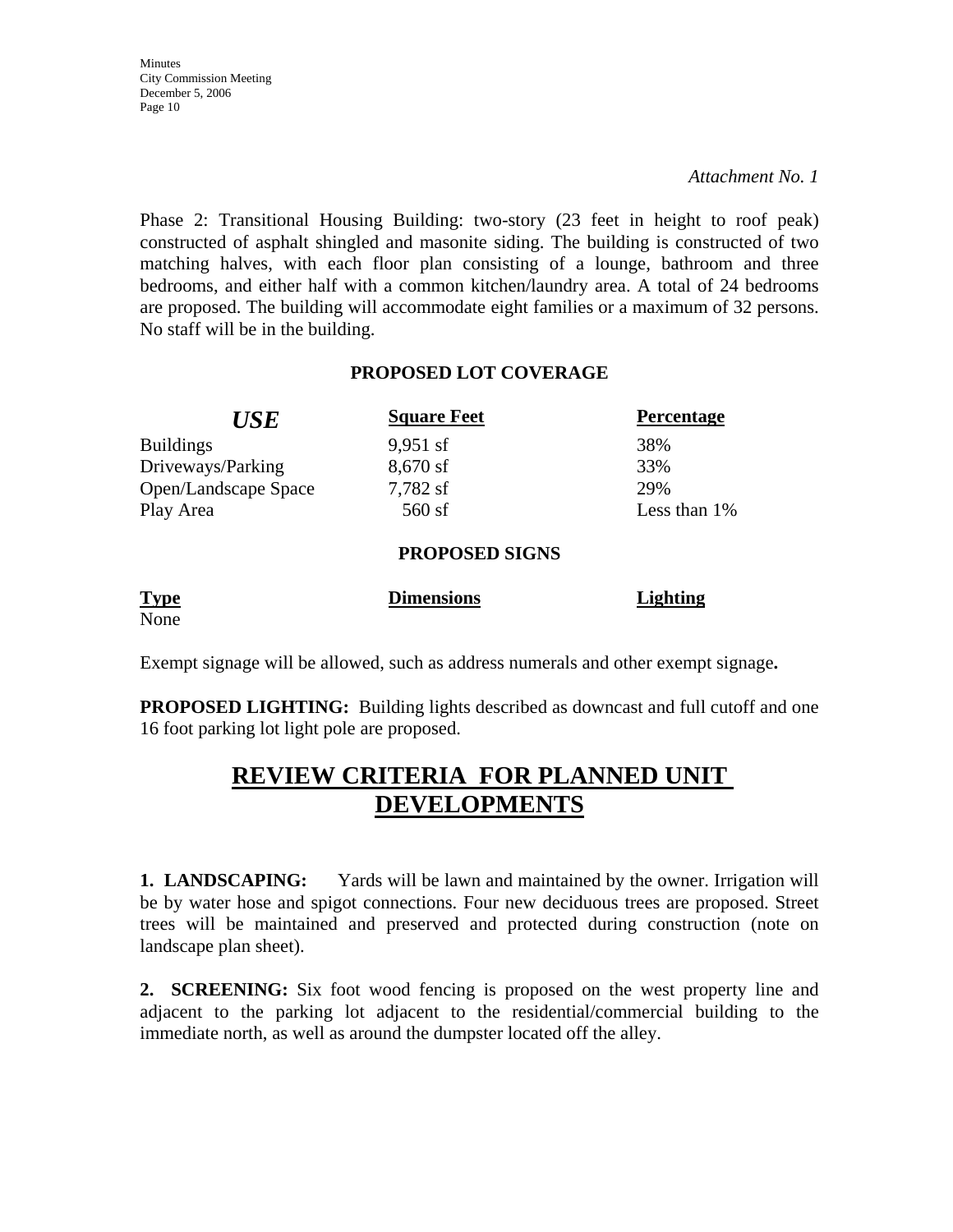**Minutes** City Commission Meeting December 5, 2006 Page 11

**3. DRAINAGE:** A drainage report was submitted, reviewed, and accepted by the City Engineer (attachment), with the following comments, "The developer's consultant prepared a drainage analysis of the proposed development to understand how the post development condition would affect the existing storm sewer system. There are drainage impacts that need to be mitigated in the full post development condition. The developer will construct an underground storm water detention system that will keep the post condition of runoff volume for a 10 year storm equal to today's current site conditions. City Administration accepts the drainage report provided on October 31, 2006 to this department."

**4. CIRCULATION:** Access is from a single curb cut off S.  $4<sup>th</sup>$  Street to an off-street parking area on the north side of the site. Exiting is to the alley. Five of the 24 off-street parking spaces are accessed directly off the alley. A traffic report was not required due to the minimal impact of the proposal on the surrounding street system.

Twenty four (24) off street parking spaces are proposed. Previously approved shelter/transitional units were considered by the Board of Zoning Appeals. Information considered by the BZA was that 85% of the tenants would not have cars. Based on a total occupancy of 85 persons, and applying the 85% expectation, then resident demand would be 13 off-street parking spaces. Staff requirements are for four of the 24 spaces, with the remainder, 13, for the shelter and transitional occupants. Adequate off-street parking should be available.

Pedestrians are accommodated by public sidewalks on S.  $4<sup>th</sup>$  Street and Yuma Street, with walkways connecting from the public sidewalk to the residential buildings.

**5. OPEN SPACE AND COMMON AREA:** Approximately 29% of the site is open space. A small play area is proposed between the two residential buildings, to be constructed with the Transitional Housing

**6. CHARACTER OF THE NEIGHBORHOOD:** A mixed use neighborhood with residential uses to the north/northwest and service commercial to the east, south and southwest. The site borders the future downtown redevelopment area, which is proposed to the east of S.  $4^{\text{th}}$  Street.

# **MATTERS TO BE CONSIDERED WHEN CHANGING ZONING DISTRICTS**

**1. EXISTING USE:** Vacant C-5 District tract of land.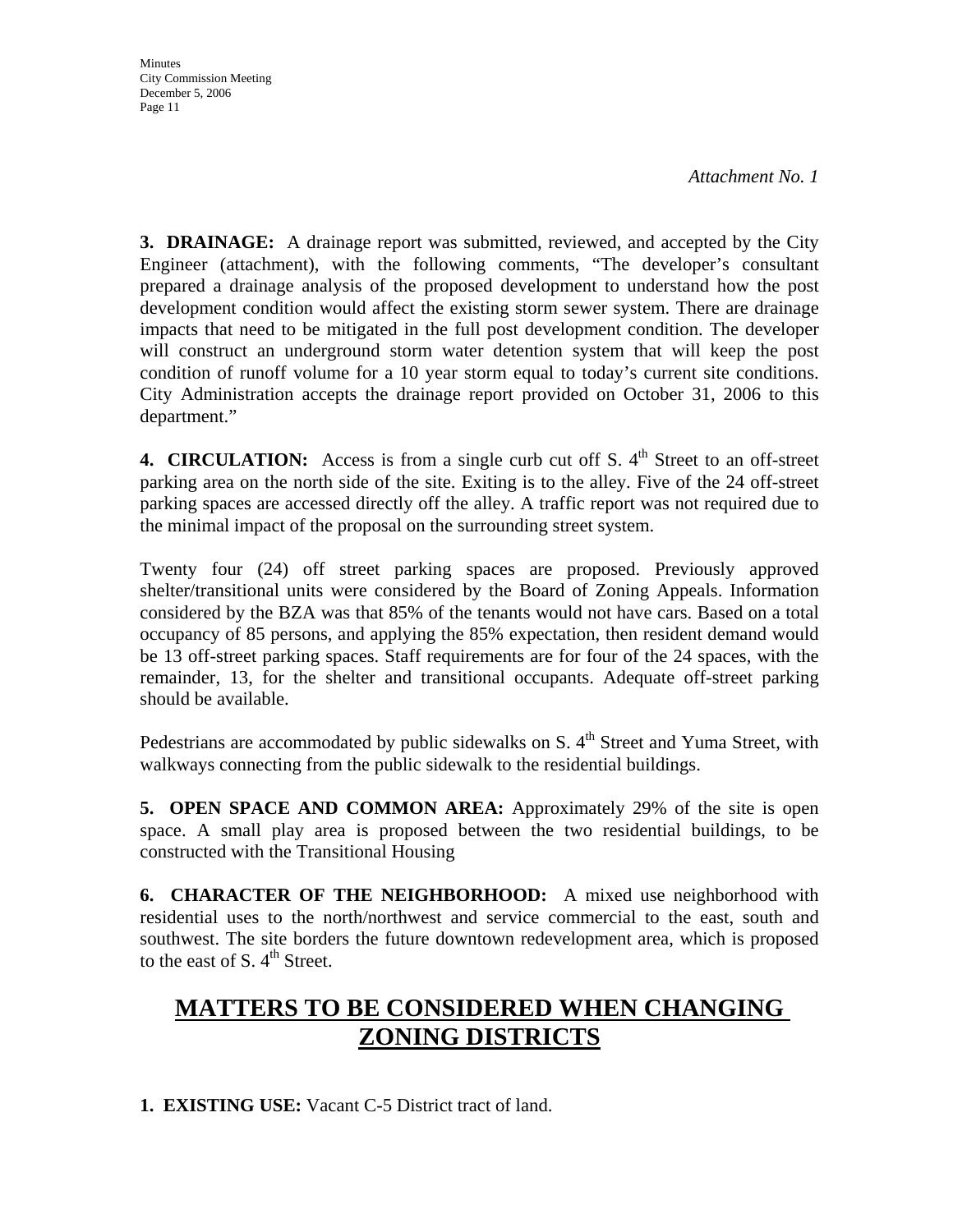**2. PHYSICAL AND ENVIRONMENTAL CHARACTERISTICS:** generally flat with grass and several mature trees scattered on the site. The site is in the 500 Year Flood Plain, an area that is not subject to the Flood Plain Regulations.

#### **3. SURROUNDING LAND USE AND ZONING:**

**(a.) NORTH:** alley, multiple-family and single-family dwellings, mid rise apartments; R-M, Four-family Residential District, R-M District with TNO, Traditional Neighborhood Overlay District, PUD.

**(b.) SOUTH:** Yuma Street, church, service commercial; C-5 District.

**(c.) EAST:** S. 4<sup>th</sup> Street, service commercial; C-5/RDO, Redevelopment Overlay District.

**(d.) WEST:** Service commercial; C-5 District.

#### **4. CHARACTER OF THE NEIGHBORHOOD:** See above.

**5. SUITABILITY OF SITE FOR USES UNDER CURRENT ZONING:** The site is suitable in size for the uses allowed in the C-5 District.

**6. COMPATIBILITY OF PROPOSED DISTRICT WITH NEARBY PROPERTIES AND EXTENT TO WHICH IT MAY HAVE DETRIMENTAL AFFECTS:** Minimal impact is expected on adjoining property. Property to the north is R-M District and is separated by setback and public alley from the proposed residential buildings. Uses to the north have off-street parking off the alley. To the east, south, and west are service commercial uses, which should not be adversely impacted. Properties to the east and south are also separated from the site by public streets. Some increase in traffic can be expected, but due to the likelihood that fewer than normal cars will be present, traffic impacts should be minimal. Drainage is to the street and the proposed drainage plan will reduce the increased run-off. Building setbacks along the streets are consistent with the TNO Districts 14 foot minimum front yard setback. An eight foot side yard is proposed on the west, which is consistent with residential setbacks for multiplefamily buildings. The Manhattan Emergency Shelter Building is setback approximately 35 feet from the existing residential /commercial building to the north. The Transitional Housing building is approximately 70 feet from the north lot line and public alley.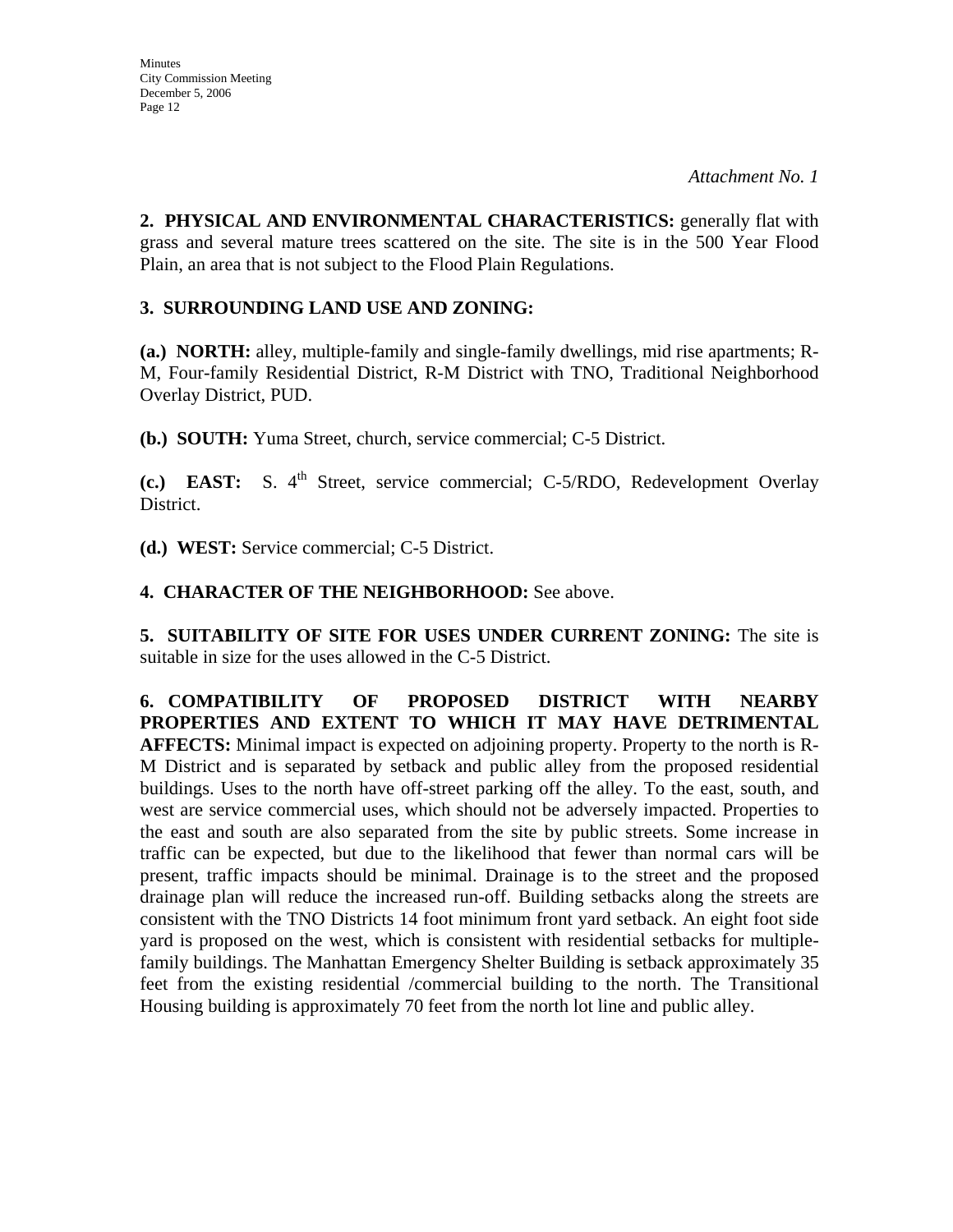#### **7. CONFORMANCE WITH COMPREHENSIVE PLAN:**

The Manhattan Urban Area Comprehensive Plan shows the site as Central Core District. Applicable policies include:

#### **CENTRAL CORE DISTRICT (CCD)**

#### *CCD 1: Characteristics*

The Central Core District is a special purpose designation for the Downtown Core and "Aggieville", which both have a unique historical character and importance to the broader community. Although the two areas are not physically connected, they both consist of a variety of civic, cultural, retail, commercial, business and professional offices and financial institutions, as well as residential uses in a compact, vibrant setting enhanced by a large inventory of older, and in some cases historic, structures and a pedestrian-friendly scale. "Superstores" and big box centers could be incorporated into identified redevelopment areas in the downtown core, if they are designed as part of a master planned development that is compatible with and complimentary to the traditional downtown urban fabric by maintaining a pedestrian oriented streetscape, and are of exceptional design quality. (Note: "master planned" refers to the process of developing an overall concept or neighborhood level plan for an area, prior to development, that takes into consideration the relationships between land uses, buildings, access and site characteristics, in order to establish a more unified and compatible development. It can apply to a large single site, a whole neighborhood, or series of neighborhoods.)

#### *CCD 2: Infill and Redevelopment*

Infill and redevelopment that is in keeping with the historic character and scale of the established neighborhood is strongly encouraged to utilize vacant or underutilized sites and enhance the vitality of the Central Core.

#### **Applicable Housing and Neighborhoods Policies include:**

HN 2: Encourage Construction of Affordable Housing

There is growing concern about the availability of affordable housing for low and moderate-income families within the Manhattan Urban Area. The City and County shall work with the private sector and non-profit agencies to ensure that sites that are potentially suitable for affordable housing are available in the Urban Area. This should include sites at a variety of scales to accommodate both small infill projects and larger redevelopment or green field projects. In addition, the City should encourage innovative design in housing by promoting such programs as design competitions, financial incentives, or other mechanisms to reduce development costs.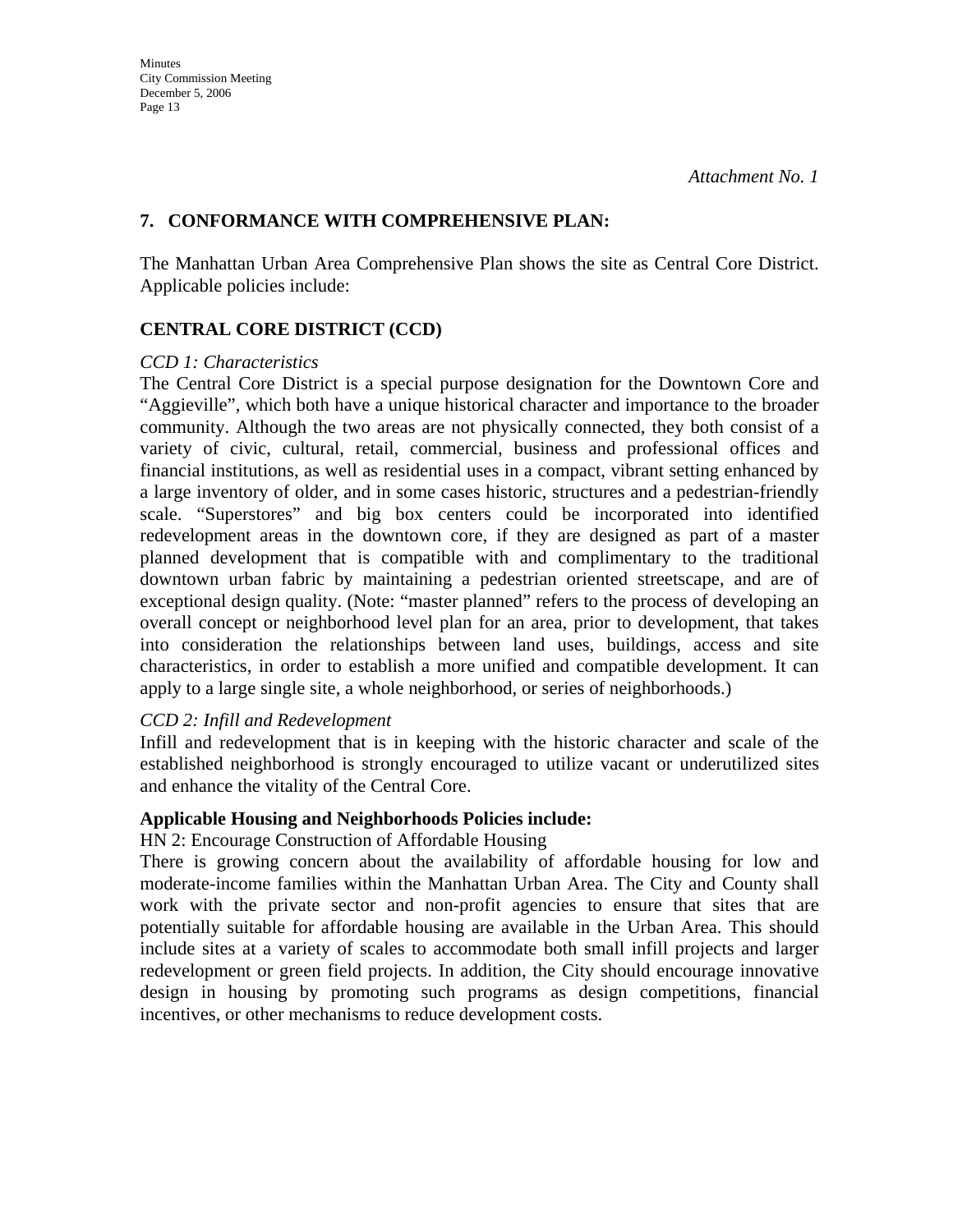**Minutes** City Commission Meeting December 5, 2006 Page 14

#### HN 5: Promote Infill and Redevelopment

The City and County should encourage infill development and redevelopment on vacant or underutilized parcels where infrastructure and services are readily available and where it would foster the stabilization or revitalization of an existing area. Infill and redevelopment should be sensitive to the established character of the surrounding neighborhood. *Infill* means the development of new housing or other buildings on scattered vacant sites in a built-up area. *Redevelopment* means the replacement or reconstruction of buildings that are in substandard physical condition, or that do not make effective use of the land on which they are located. If properly designed, infill and redevelopment can serve an important role in achieving quality mixed use neighborhoods.

## T**he site is in a Special Planning Area. Applicable policies include:**

#### DT 1: Reinforce the Role of the Downtown

The City and County will continue to reinforce the role of the Downtown area by making Downtown more accessible; supporting a variety of uses and activities as the focal point of the community; and promoting redevelopment of underutilized lands at the periphery of the downtown area.

### DT 3: Promote Appropriate Infill and Redevelopment

The City shall encourage residential, commercial, office, and mixed-use infill and redevelopment within the downtown area, as identified in the Downtown Tomorrow Plan. Development design standards in the Downtown shall be considered in order to maintain and enhance the area's character.

The proposed rezoning is an infill project utilizing underdeveloped land, which will provide affordable temporary housing for individuals and families. Residential uses are encouraged in the Central Core area. The rezoning conforms to the Comprehensive Plan.

## **8. ZONING HISTORY AND LENGTH OF TIME VACANT AS ZONED:**

The site is part of the original town plat and is currently vacant. A building along  $S$ .  $4<sup>th</sup>$ Street and one along Yuma Street were removed from the site within the last five years.

- 1925-1940 D Light Industrial District
- 1940-1965 E Heavy Industrial District
- 1965-1969 E Light industrial District
- 1969-2006 C-5, Highway Service Commercial District

**9. CONSISTENCY WITH INTENT AND PURPOSE OF THE ZONING ORDINANCE:** The intent and purpose of the Zoning Regulations is to protect the public health, safety, and general welfare; regulate the use of land and buildings within zoning districts to assure compatibility; and to protect property values. The PUD Regulations are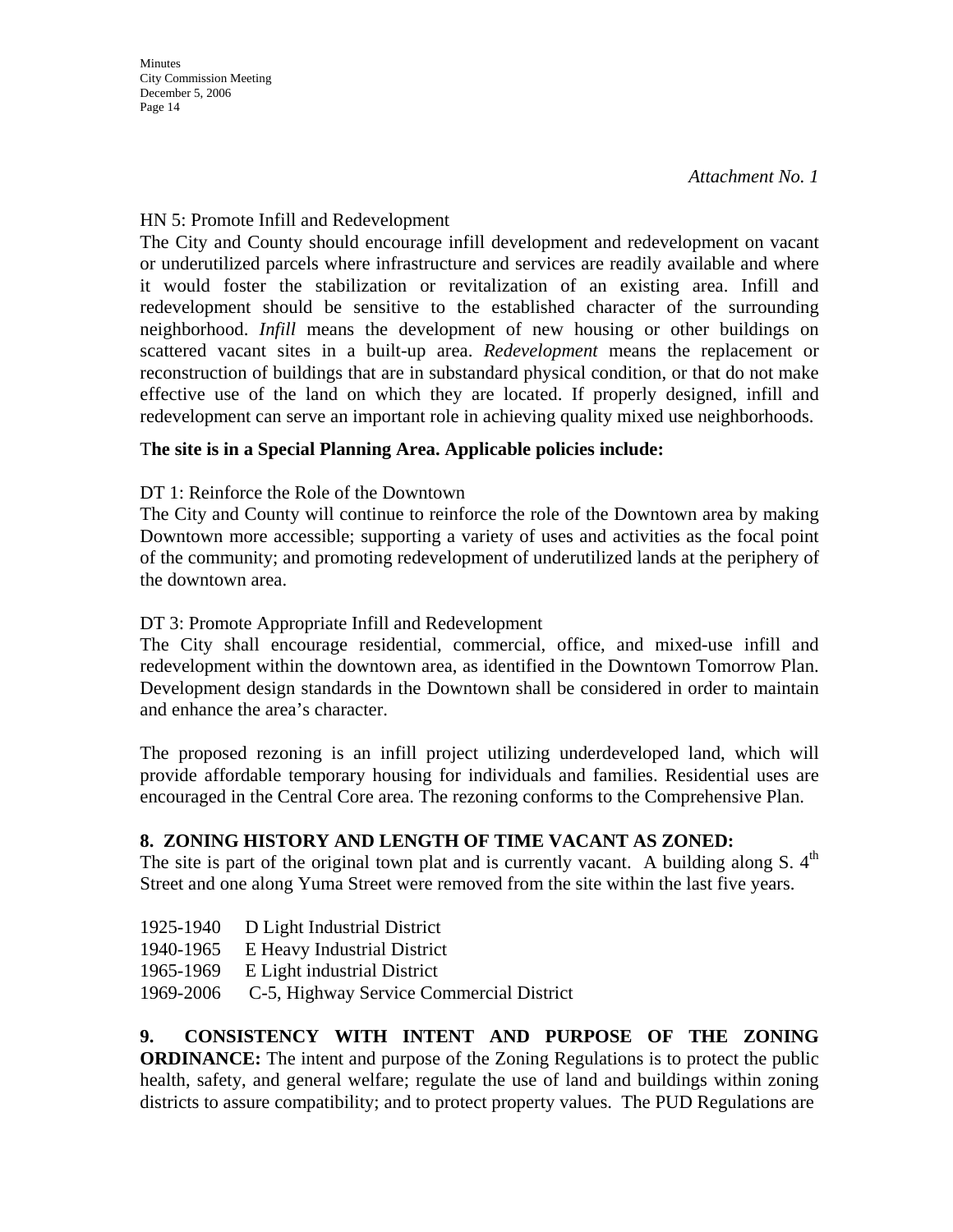**Minutes** City Commission Meeting December 5, 2006 Page 15

intended to provide a maximum choice of living environments by allowing a variety of housing and building types; a more efficient land use than is generally achieved through conventional development; a development pattern that is in harmony with land use density, transportation facilities and community facilities; and a development plan which addresses specific needs and unique conditions of the site which may require changes in bulk regulations or layout.

The proposed PUD is consistent with the intent and purposes of the Zoning Regulations, and the intent of the PUD Regulations.

**10. RELATIVE GAIN TO THE PUBLIC HEALTH, SAFETY AND WELFARE THAT DENIAL OF THE REQUEST WOULD ACCOMPLISH, COMPARED WITH THE HARDSHIP IMPOSED UPON THE INDIVIDUAL OWNER:** There appears to be no relative gain to the public, which denial would accomplish. No adverse impacts to the public are expected. There may be a hardship to the applicant if the amendment is denied.

**11. ADEQUACY OF PUBLIC FACILITIES AND SERVICES:** Adequate street, sanitary and water service is available to serve the site. An additional fire hydrant is required in order to provide adequate fire fighting protect, which must be located at S.  $4<sup>th</sup>$ and Colorado Street. The site plan notes the addition of a hydrant at the intersection. There is an existing sidewalk on abutting street frontage along  $S$ .  $4<sup>th</sup>$  Street and Yuma Street.

## **12. OTHER APPLICABLE FACTORS:** None.

#### **13. STAFF COMMENTS AND RECOMMENDATION:**

City Administration recommends approval of the proposed rezoning of the Manhattan Emergency Shelter PUD from C-5, Highway Service Commercial District, to PUD, Residential Planned Unit Development District, with the conditions:

- 1. Permitted uses shall include a Manhattan Emergency Shelter building and Transitional Housing building.
- 2. Landscaping and irrigation shall be provided pursuant to a Landscaping Performance Agreement between the City and the owner, which shall be entered into prior to issuance of a building permit.
- 3. All landscaping and irrigation shall be maintained in good condition.
- 4. Exempt signage shall be permitted as described in Article VI, Section 6-104  $(A)(1),(2),(4),(5),(7)$  and  $(8)$ ; and Section 6-104  $(B)(2)$ , of the Manhattan Zoning Regulations.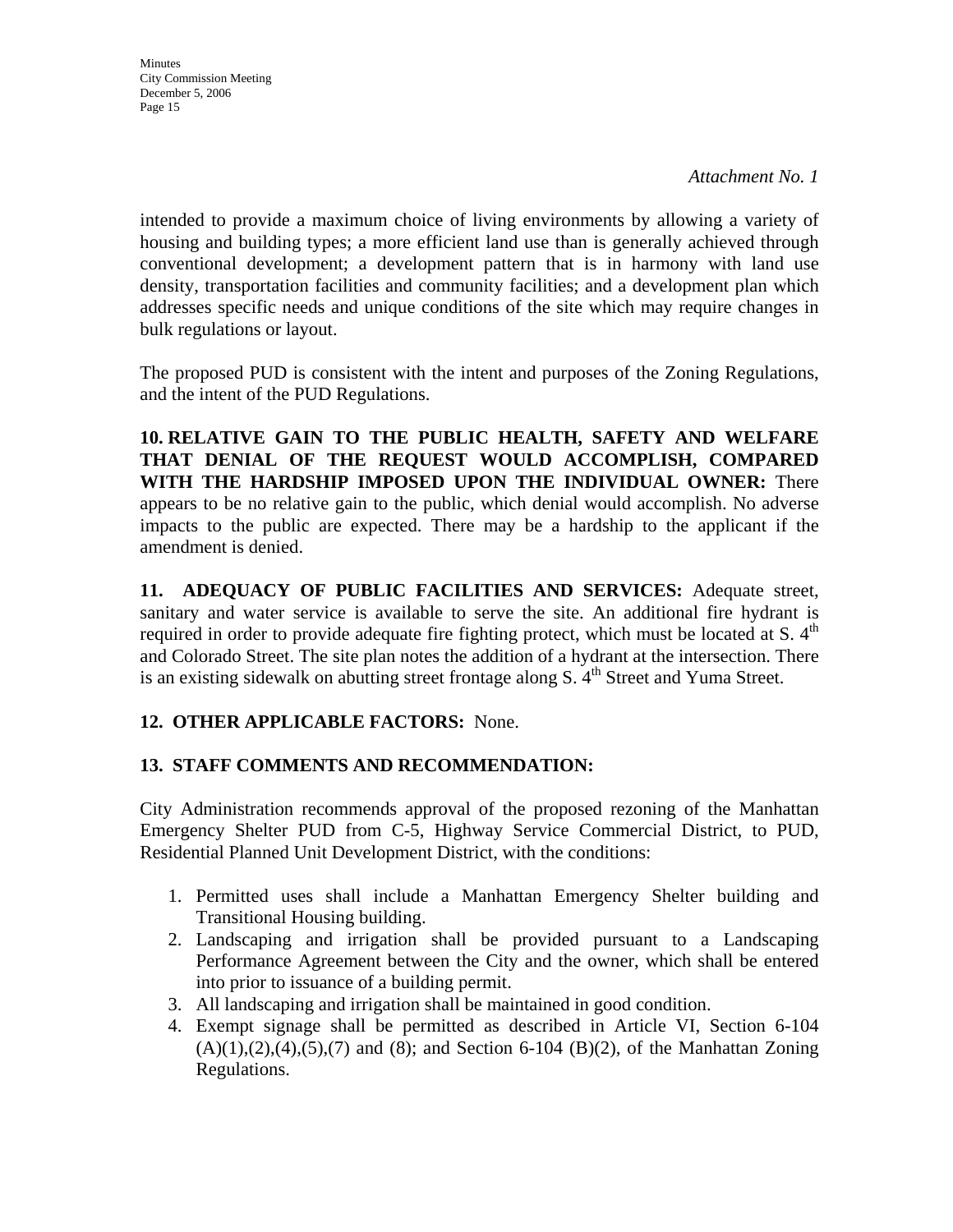## **ALTERNATIVES:**

- 1. Recommend approval of the proposed rezoning of the Manhattan Emergency Shelter PUD from C-5, Highway Service Commercial District, to PUD, Residential Planned Unit Development District stating the basis for such recommendation, with the conditions listed in the Staff Report.
- 2. Recommend approval of the proposed rezoning of the Manhattan Emergency Shelter PUD from C-5, Highway Service Commercial District, to PUD, Residential Planned Unit Development District, and modify the conditions, and any other portions of the proposed PUD, to meet the needs of the community as perceived by the Manhattan Urban Area Planning Board, stating the basis for such recommendation, and indicating the conditions of approval.
- 3. Recommend denial of the proposed rezoning, stating the specific reasons for denial.
- 4. Table the proposed rezoning to a specific date, for specifically stated reasons.

## **POSSIBLE MOTION:**

The Manhattan Urban Area Planning Board recommends approval of the proposed rezoning of the Manhattan Emergency Shelter PUD from C-5, Highway Service Commercial District, to PUD, Residential Planned Unit Development District, based on the findings in the staff report, with the conditions recommended by City Administration.

**PREPARED BY:** Steve Zilkie, AICP, Senior Planner

**DATE:** November 15, 2006

06029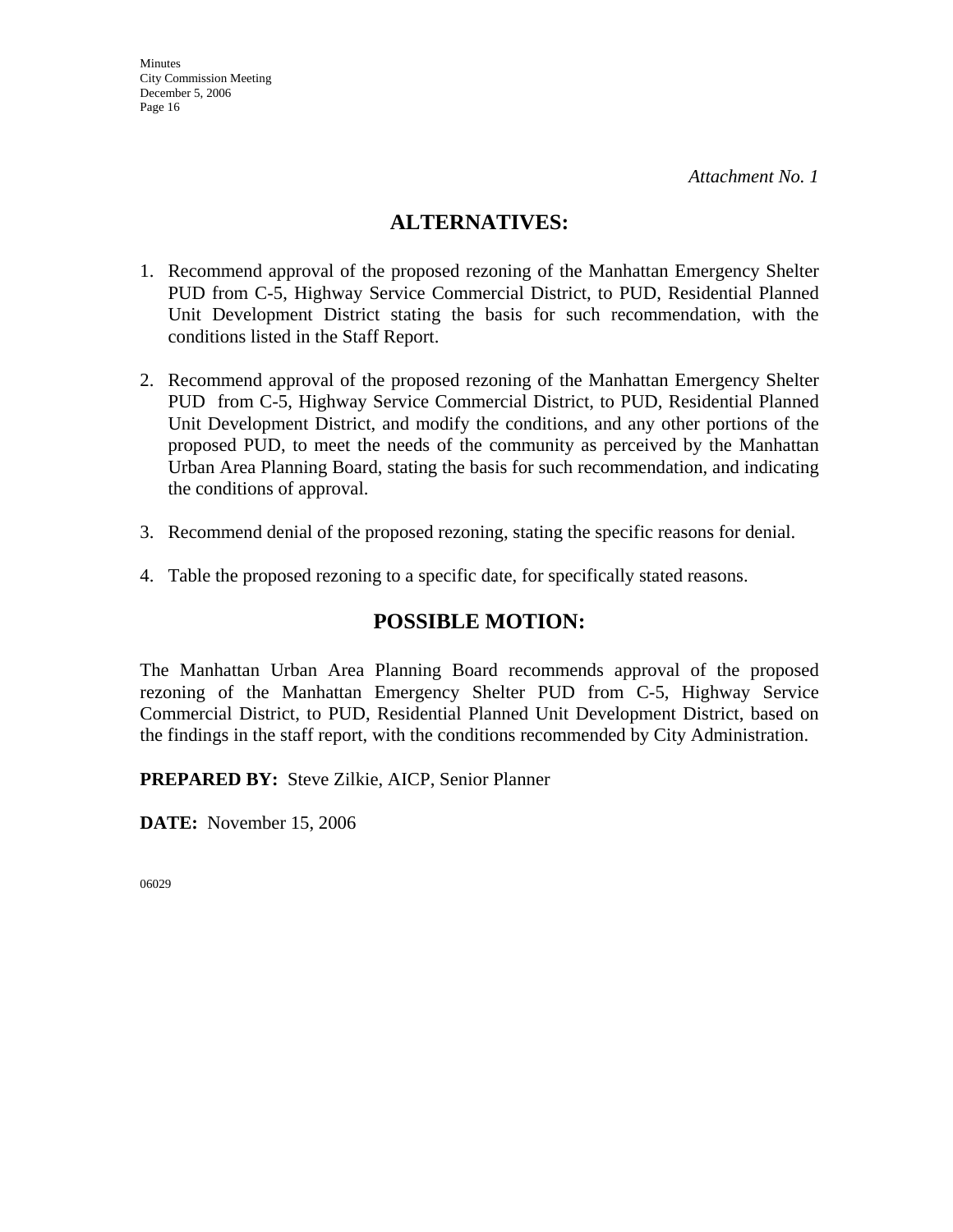#### **STAFF REPORT**

#### **ON AN APPLICATION TO REZONE PROPERTY**

**FROM:** No current zoning designation as the site is on the Ft. Riley Military Reservation.

**TO:** C-1 Restricted Business District, with AO, Airport Overlay District.

**APPLICANT:** Kansas Commission on Veterans' Affairs.

**ADDRESS:** Jayhawk Towers, 700 SW Jackson, Suite 701, Topeka KS 66603-375.8

**OWNERS:** Same.

**ADDRESS:** Same.

**LOCATION:** generally located south and west of Wildcat Creek Road and Corporate Drive intersection.

**AREA: 90-acres.** 

**DATE OF PUBLIC NOTICE PUBLICATION:** Monday, July 31, 2006

**DATE OF PUBLIC HEARING: PLANNING BOARD:** Monday, October 16, 2006 (Note: the Public Hearing was originally scheduled for August 21, 2006,and was tabled twice at the request of the applicant).

**CITY COMMISSION:** Tuesday, December 5, 2006.

**EXISTING USE:** Ft. Riley Military Reservation.

**PHYSICAL AND ENVIRONMENTAL CHARACTERISTICS:** Rolling Kansas prairie with scattered woodland. The site drains to the east and west. A fire break is located along the eastern side of the site. No portion of the site is in the 100 or 500 Year Flood Plain.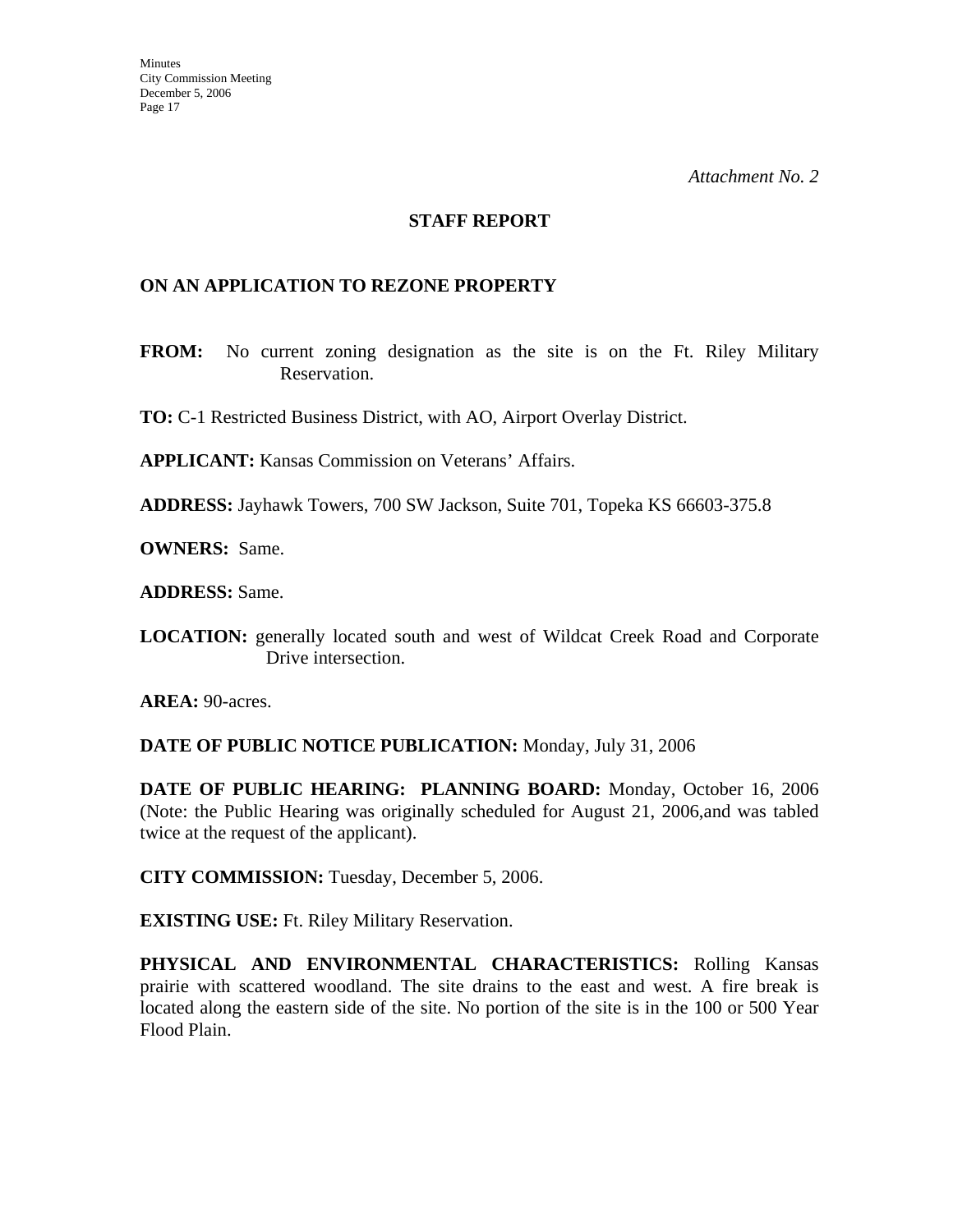#### **SURROUNDING LAND USE AND ZONING:**

- **(1) NORTH:** Ft. Riley Military Reservation.
- **SOUTH:** Airport approach; AO District.
- **(3) EAST:** Wildcat Creek Road, Corporate Technology Park, Manhattan Regional Airport: County A-4, Single family and N-1 Noise Hazard, I-2, Industrial Park District, I-3, Light-Industrial District and AO District.
- **(4) WEST:** Ft. Riley Military Reservation.

**GENERAL NEIGHBORHOOD CHARACTER:** Neighborhood character consists of limited low density single-family residential, with the majority of the area industrial park, Ft. Riley Military Reservation and municipal airport.

**SUITABILITY OF SITE FOR USES UNDER CURRENT ZONING:** The site is not zoned as it is part of the Ft. Riley Military Reservation.

**COMPATIBILITY OF PROPOSED DISTRICT WITH NEARBY PROPERTIES AND EXTENT TO WHICH IT MAY HAVE DETRIMENTAL AFFECTS:** The proposed C-1/AO District will be for a Kansas Veterans' Cemetery, which will be approved subject a Municipal Facility and Preliminary and Final Plat. Minimal impact is expected on nearby properties, which consist of rural low density single-family dwelling and the Corporate Technology Park, as well as Ft. Riley. Storm water detention will be provided on the cemetery grounds. Subsoil analysis has determined ground water is not present to allow burial nitrates to be carried to nearby water wells of single-family dwellings. An increase in traffic can be expected, but should be limited in intensity due to the nature of the cemetery, which should only generate burial and visitor traffic.

**CONFORMANCE WITH COMPREHENSIVE PLAN:** Although the site is outside of the Study Area boundary of the Comprehensive Plan, it is adjacent to the Southwest Planning Area of the Future Land Use Map of the Manhattan Urban Area Comprehensive Plan. The site is shown as Ft. Riley Military Reservation, which was not anticipated to be developed in the same manner as the surrounding community within the Study Area boundary. The C-1 District was chosen because government buildings are a permitted use and the Comprehensive Plan does not support residential development in the Eureka Valley. Additionally, the Veteran's Cemetery is a consistent use with the general character of Ft. Riley. The existing cemetery on Ft. Riley is full, as note din the applicant's documents.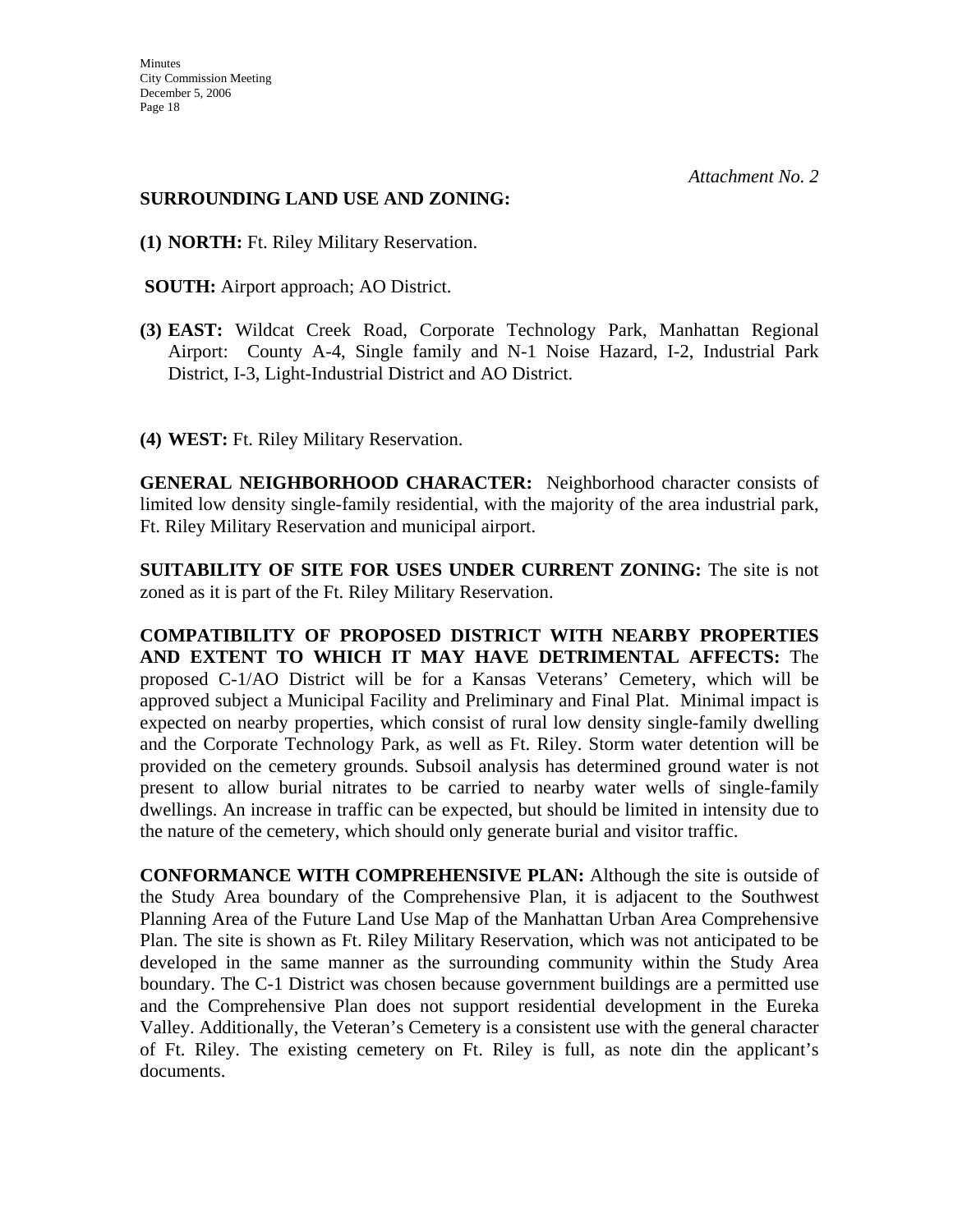**Minutes** 

The proposed annexation generally conforms to the Comprehensive Plan.

**ZONING HISTORY AND LENGTH OF TIME VACANT AS ZONED:** The site has been part of the Ft. Military Reservation until it was deed to the Kansas Commission on Veterans' Affairs in March 2006.

**CONSISTENCY WITH INTENT AND PURPOSE OF THE ZONING ORDINANCE:** The intent and purpose of the Zoning Regulations is to protect the public health, safety, and general welfare; regulate the use of land and buildings within zoning districts to assure compatibility; and to protect property values.

The C-1 District is designed to provide for non-retail commercial, and business and professional activities adjacent to arterial and collector streets. This district is intended to be compatible with adjacent residential districts. Low density residential is to the east of the site as well as the municipal airport.

Because the site must be zoned to a City zoning classification, the C-1 District is appropriate. Governmental buildings are a permitted use in the district, not unlike the administrative office associated with the proposed cemetery. In addition, a residential zone would not be appropriate due to the municipal airport adjoining the site and in close proximity to the east.

However, the cemetery is the principal use of the property, not the administrative building. Cemeteries are not listed as a use in the Manhattan Zoning Regulations. As such, the proposed cemetery is subject to municipal facility process.

A municipal facility is defined in the Manhattan Zoning Regulations as, "Any public utility, or facility, owned and operated by either the State or a Municipality is hereby authorized as a permitted use in any zoning district, subject to the remaining provisions of this section." If the use is specifically listed in the zoning district in which it is proposed, its development is subject to the requirements of that district, or the process for approval of a municipal facility set out in the Manhattan Zoning Regulations in Article III, Section 3-412, State or Municipally Owned and Operated Public Utilities and Public Facilities.

The AO District "is intended to promote the use and development of land in a manner that is compatible with the continued operation and utility of the Manhattan Municipal Airport so as to protect the public investment in, and benefit provided by the facility to the region. The district also protects the public health, safety, convenience, and general welfare of citizens who utilize the facility or live and work in the vicinity by preventing the creation or establishment of obstructions or incompatible land uses that are hazardous to the airport's operation or the public welfare."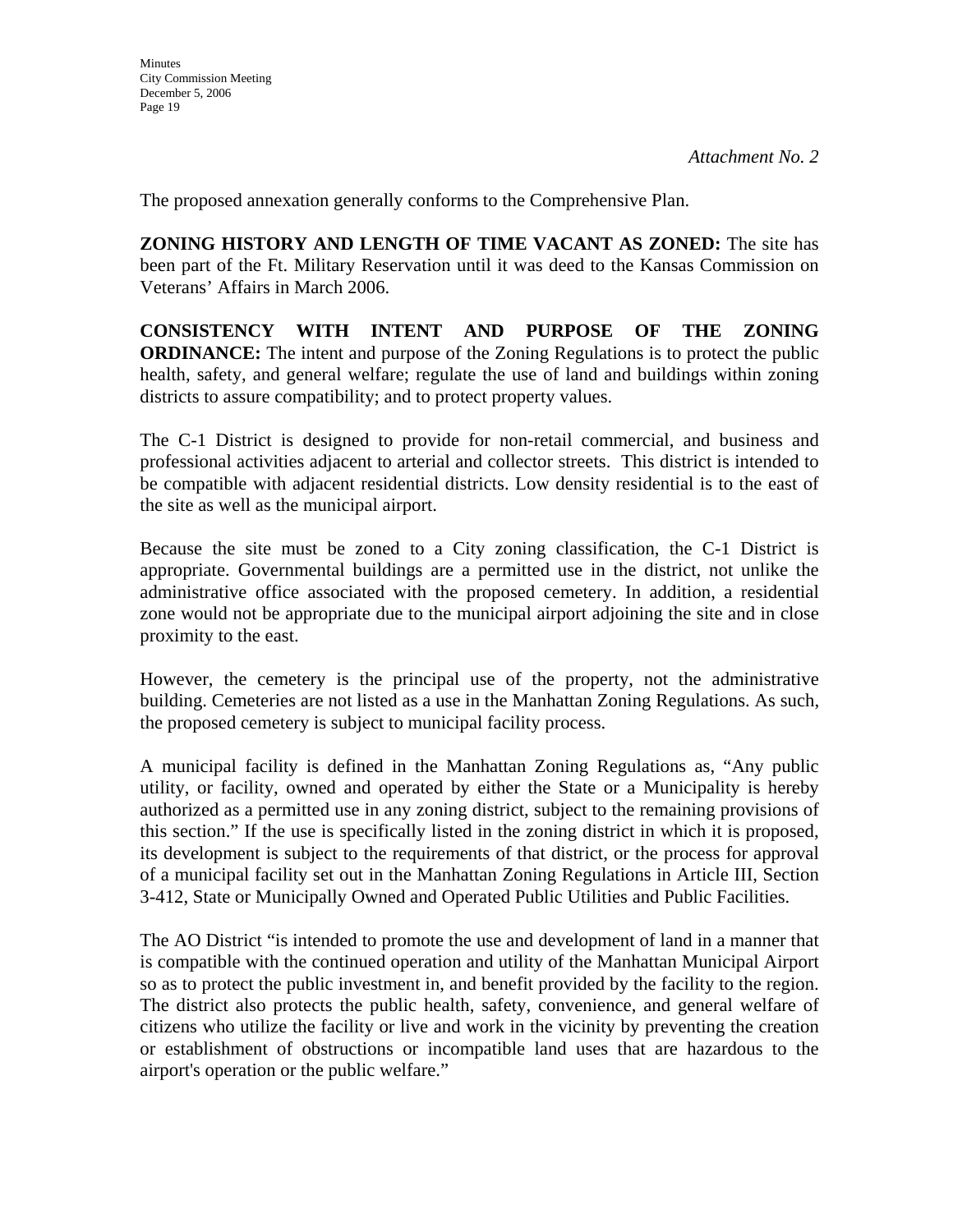*Attachment No. 2* 

**RELATIVE GAIN TO THE PUBLIC HEALTH, SAFETY AND WELFARE THAT DENIAL OF THE REQUEST WOULD ACCOMPLISH, COMPARED WITH THE HARDSHIP IMPOSED UPON THE APPLICANT:** There appears to be no relative gain to the public, which denial would accomplish. The AO District requires that future uses be reviewed in order to protect airspace. The Concurrent Plat of the Kansas Veterans' Cemetery Addition will indicate the subdivision is in the AO District. No adverse impacts to the public are expected. There may be a hardship to the applicant if the rezoning is denied.

**ADEQUACY OF PUBLIC FACILITIES AND SERVICES:** The site can be served by public improvements, including street, water, fire service and sanitary sewer.

**OTHER APPLICABLE FACTORS:** Concurrent Plat and Municipal Facility applications must be approved.

#### **STAFF COMMENTS:**

City Administration recommends approval of the proposed rezoning of the Kansas Veterans' Cemetery to C-1, Restricted Business District with AO, Airport Overlay District.

## **ALTERNATIVES:**

- 1. Recommend approval of the proposed rezoning of the Kansas Veterans' Cemetery to C-1, Restricted Business District with AO, Airport Overlay District, stating the basis for such recommendation.
- 2. Recommend denial of the proposed rezoning, stating the specific reasons for denial.
- 3. Table the proposed rezoning to a specific date, for specifically stated reasons.

## **POSSIBLE MOTION:**

The Manhattan Urban Area Planning Board recommends approval of the proposed rezoning of the Kansas Veterans' Cemetery to C-1, Restricted Business District with AO, Airport Overlay District, based on the findings in the Staff Report.

**PREPARED BY:** Steve Zilkie, AICP, Senior Planner

**DATE:** October 10, 2006 06025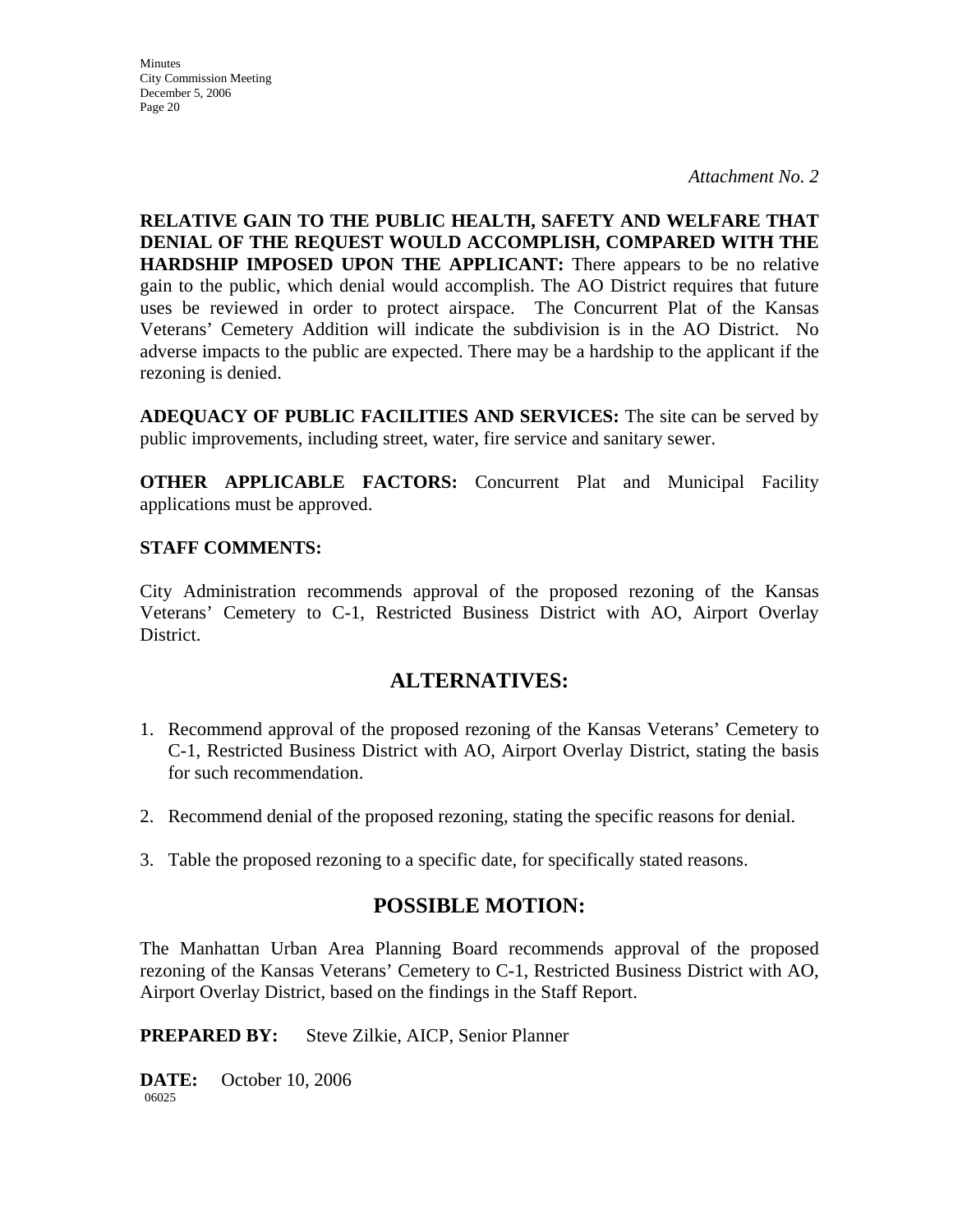# **STAFF REPORT STATE OR MUNICIPAL FACILITY REVIEW**

**APPLICANT:** Kansas Commission on Veterans' Affairs.

**ADDRESS:** Jayhawk Towers, 700 SW Jackson, Suite 701, Topeka KS 66603-3758.

**LOCATION:** generally located south and west of Wildcat Creek Road and Corporate Drive intersection.

AREA: 90-acres.

**DATE OF PUBLIC NOTICE PUBLICATION:** Monday, July 31, 2006.

#### **DATE OF PUBLIC HEARING:**

**PLANNING BOARD:** Monday, October 16, 2006 (Note: the Public Hearing was originally scheduled for August 21, 2006, and was tabled twice at the request of the applicant).

**CITY COMMISSION:** Tuesday, December 5, 2006.

*At the conclusion of the hearing, the Manhattan Urban Area Planning Board shall forward its recommendation to the Governing Body. Such recommendation shall include all factors and reasons the Board relies upon to support such recommendation. In arriving at such recommendation, the Planning Board shall balance the public interests to be served by the construction or expansion of the utility or facility, as opposed to the impact upon interests intended to be protected by the Zoning Regulations. In balancing such interests, the Planning Board shall consider factors, such as:* 

**EXISTING USE:** Ft. Riley Military Reservation.

**PROPOSED USE:** Kansas Veteran's Cemetery will be owned and operated by the Kansas Commission on Veterans' Affairs. The cemetery will have an approximate 90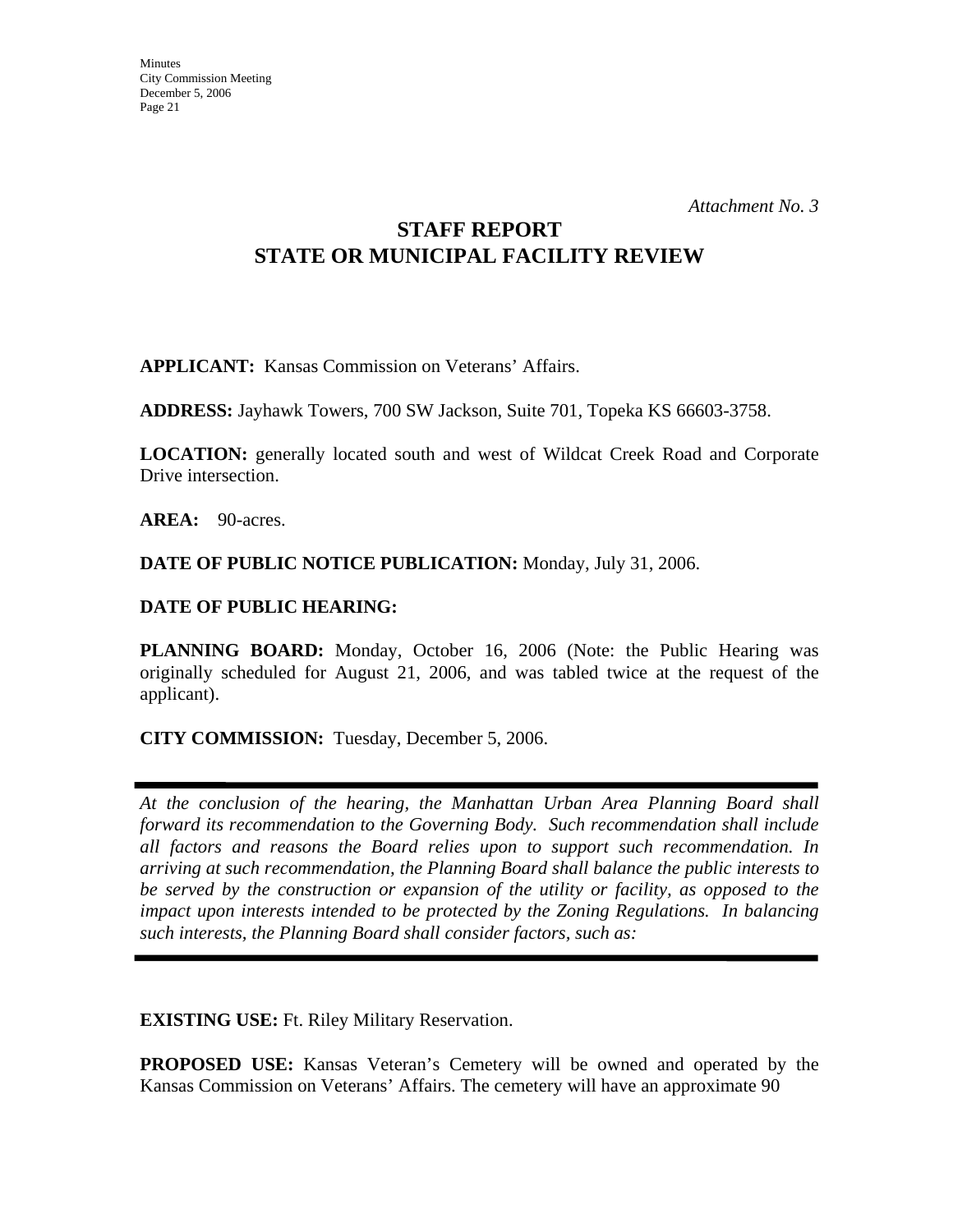#### *Attachment No. 3*

year capacity for approximately 55,000 grave sites. (Note: application documents project a 40 year period and provide 16,000 burial sites consisting of 10,400 full casket spaces, 2,800 in-ground cremains and 2,800 above ground spaces (wall columbarium niches), which is provided to demonstrate to state and federal agencies that a minimum 40 year site capacity is available). The service radius of the cemetery is an area within 75 miles of the site to include 21 counties, and 33,528 veterans, and eligible family members.

Fencing and Screening

The site development plan shows a landscaped median entrance and ornamental gate and limestone walls at the entrance. A 6 foot entry gate and wall will be a combination of metal wrought iron appearance fence, 6-8 foot tall limestone walls, with 6-8 foot tall stone columns. Fence materials beyond the gate and entry will be constructed along an approximate 1,000 feet of Wildcat Creek Road frontage consisting of 6 foot black vinyl chain link to be located at the property line. Fencing will end at the south where Wildcat Creek Road turns southwest, at which point, the existing right-of-way fence will be retained. The fence is a "T" post and barbed wire fence.

The black vinyl fence continues to the north property line, at which point barbed wire fencing will extend along the north, west and south boundary, except for a portion of fencing which will not be built in the northwest corner of the site due to a detention dam on Ft. Riley. The barbed wire is intended to keep elk out of the cemetery. The fence could be electrified if elk become a problem. An 8 foot tall solid wood screening fence will be located around the maintenance area.

#### Signs

An approximate 5 square foot Kansas Veterans Affairs plaque and an approximate 28 square foot wall mounted aluminum letter sign identifying the name of the cemetery will be mounted on a limestone wall. Internal post and panel signs will provide directional information to visitors.

#### Site, Building and Landscaping

The entry drive will extend along an "Avenue of Flags", which will have flags, on special occasions, located along internal drives to the committal shelter, and located approximately 1,000 feet from the entrance. An administrative and maintenance building compound is located west of the entrance approximately 250 feet west of the entrance. Shelter, administrative and maintenance facilities are one story in height, approximately 18-20 feet. Building materials are brick and limestone with metal shingled roofs.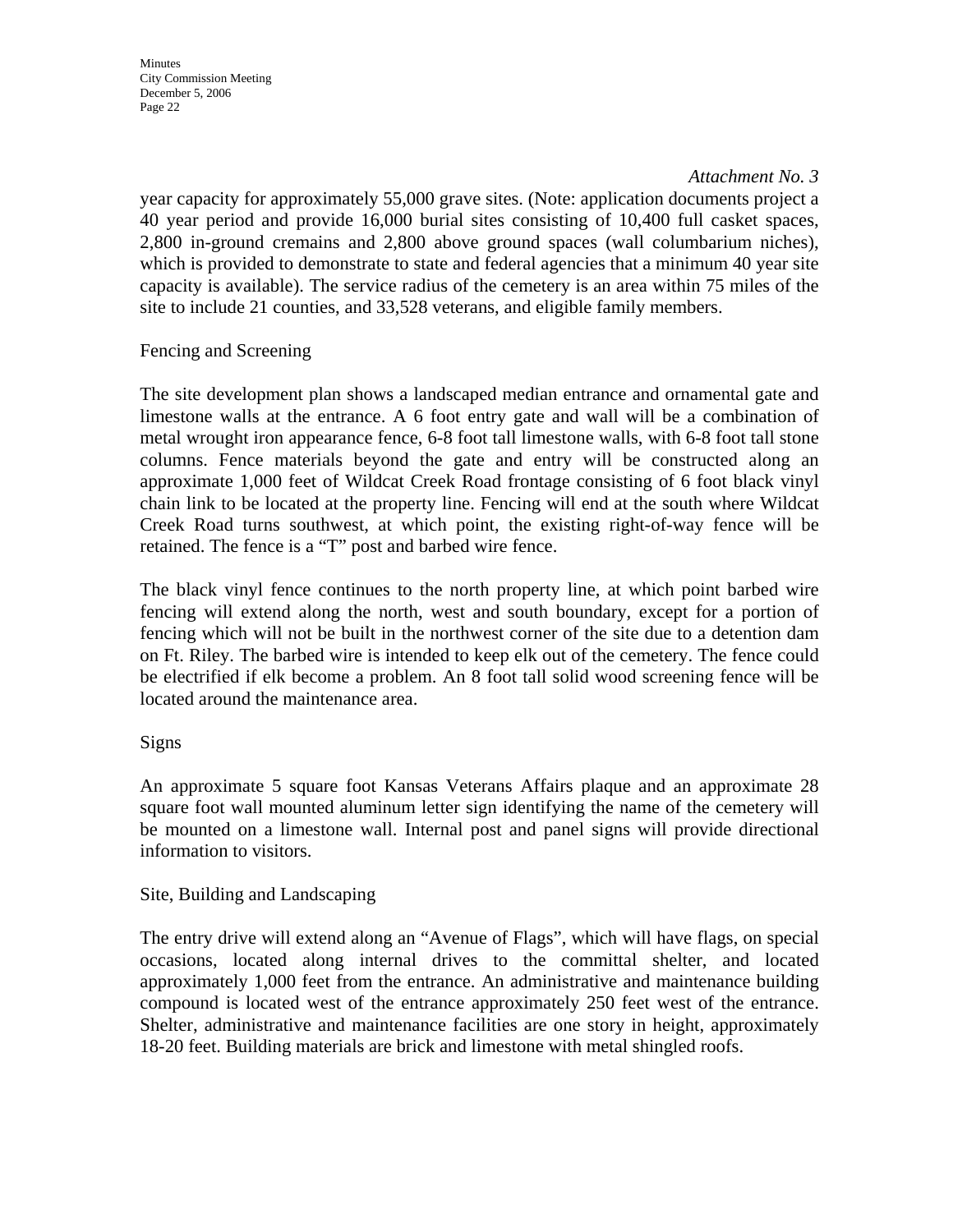#### *Attachment No. 3*

The site will be graded and seeded. Few existing trees will be preserved. New trees will be planted along drives and between burial areas to create a park like setting. The overall impression will be, in the words of the applicant, "one of rolling hillsides of green lawns and white, upright grave markers. Views from the committal service center will be to the southeast overlooking the wooded river valley with the flag plaza in the foreground and the burial section beyond." Burial areas will be defined by various types of trees, open space, headstones, and markers. Cremain burial walls will be located throughout the site. A group memorial is shown at the north end of the site.

Operational Characteristics

Staffing: Five staff initially (cemetery manager, office assistant and 3 grounds people); in the future several other employees and summer and grounds temporary positions will likely be added.

Hours of operation: Office hours — 8 AM to 4:30 PM; gate and grounds are open dawn to dusk. Common service times: 10 AM, 11 AM 2 PM and 3 PM. Lighting: Ground lighting on the entry wall/sign; security packs on the buildings; and up lighting on the 3 flags at the flag plaza. No other lighting on the buildings, the roads or grounds.

Written, site plan and architectural plans and elevation application documents are attached, which provide an extensive overview of the proposed facility. Photographs are of equivalent facilities in Kansas.

**PHYSICAL AND ENVIRONMENTAL CHARACTERISTICS:** The 90 acre tract is open Kansas prairie and scattered woodland. A fire break exists along the eastern boundary of the site. The eastern portion of the site drains to the east to a concrete pipe under Wildcat Creek Road. The western portion sheet flows to the west onto Ft. Riley.

**THE NATURE AND SCOPE OF THE MUNICIPALITY OR STATE AGENCY:**  The applicant is the Kansas Commission on Veterans' Affairs, which is authorized by Senate Bill 19 to establish, operate and maintain state veterans' cemeteries for veterans, spouses and eligible dependents. Veterans' cemeteries are located in Fort Dodge, WaKeeney and Winfield. The proposed cemetery will be the fourth veterans' cemetery in Kansas.

**THE FUNCTION OF THE UTILITY OR FACILITY:** The applicant states, "The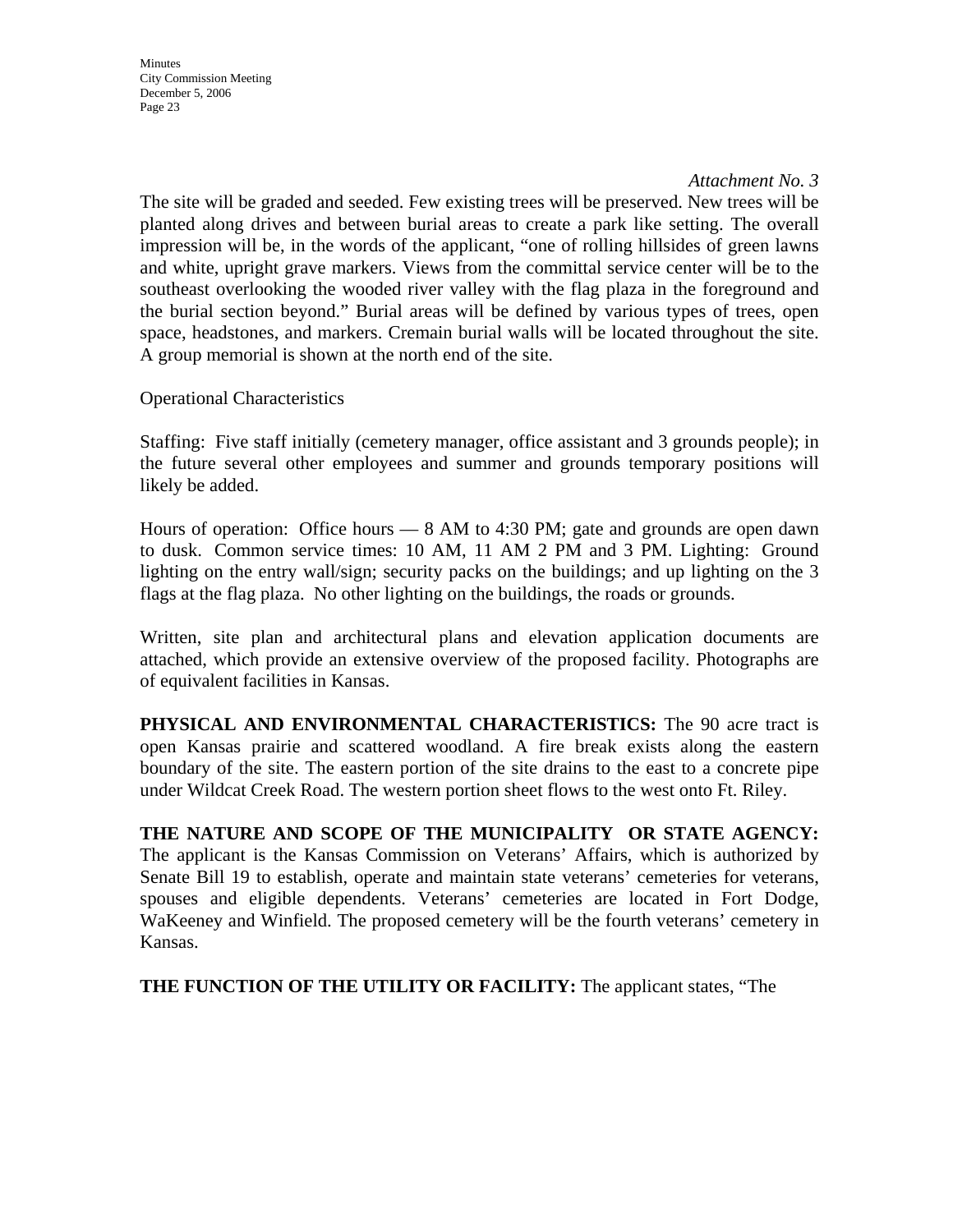#### *Attachment No. 3*

mission of the Kansas Sate Veteran's Cemetery program is to provide veterans and their eligible dependents with interment opportunities for burial in a Kansas Veterans' cemetery. The program is to establish, manage, and operate four state veterans' cemeteries and provide staff support and assistance to veterans state-wide regarding their interment options and the procedures for pre-registration. The goal is to provide a final resting place for our veterans', spouses, and dependents to be maintained in a manner that reflects respect for our veterans' and their families."

#### **THE EXTENT OF THE PUBLIC INTEREST TO BE SERVED BY THE UTILITY**

**OR FACILITY:** The applicant states, "The proposed cemetery will be able to serve the regional population of 33,528 that now resides in the northeast quadrant of Kansas within a 75 mile radius of the proposed site. A total of 503 burials are projected annually. Based on the predicted long term demand for interments, the proposed site should meet these needs for over 90 years. The existing Fort Riley cemetery has nearly reached its capacity and will soon not be able to accept eligible veterans for interment. Without this facility families of veterans would have to seek alternative locations for interment." The Ft. Riley cemetery has been expanded to areas to meet some demand by removing trees and altering roadways for limited grave sites.

**THE EFFECT THAT REGULATION OF THE CONSTRUCTION, OR EXPANSION, EITHER BY THE IMPOSITION OF REQUIREMENTS NECESSARY TO MITIGATE IMPACTS OR BY A COMPLETE DENIAL, WILL HAVE UPON THE MUNICIPALITY'S, OR STATE AGENCY'S, ABILITY TO EFFICIENTLY, ECONOMICALLY AND PRUDENTLY MEET THE PUBLIC INTERESTS THEY ARE SERVING:** The applicant states, "While we recognize that the imposition of regulations and requirements to mitigate negative impacts is likely, they could have budgetary impacts that would reduce the amount of developed burial space. Complete denial would be quite detrimental to the region's veterans and their families."

**THE IMPACT THAT CONSTRUCTION OR EXPANSION OF THE UTILITY OR FACILITY WILL HAVE UPON THE LEGITIMATE INTERESTS OF THAT PORTION OF THE COMMUNITY IN WHICH IT IS PROPOSED TO BE LOCATED:** Minimal impact on adjacent property is expected. Residential uses to the east are low density single-family dwelling units and the Corporate Technology Park. The proposed site will be developed in a manner which mitigates its impact on adjacent properties to the east. Storm water detention, fencing, building architecture, landscaping and increased setbacks for buildings and off-street parking are intended to provide an attractive and low impact land use in proximity to residential uses to the east of the site. Subsurface soils analysis has been conducted by the applicant's consultant Kaw Valley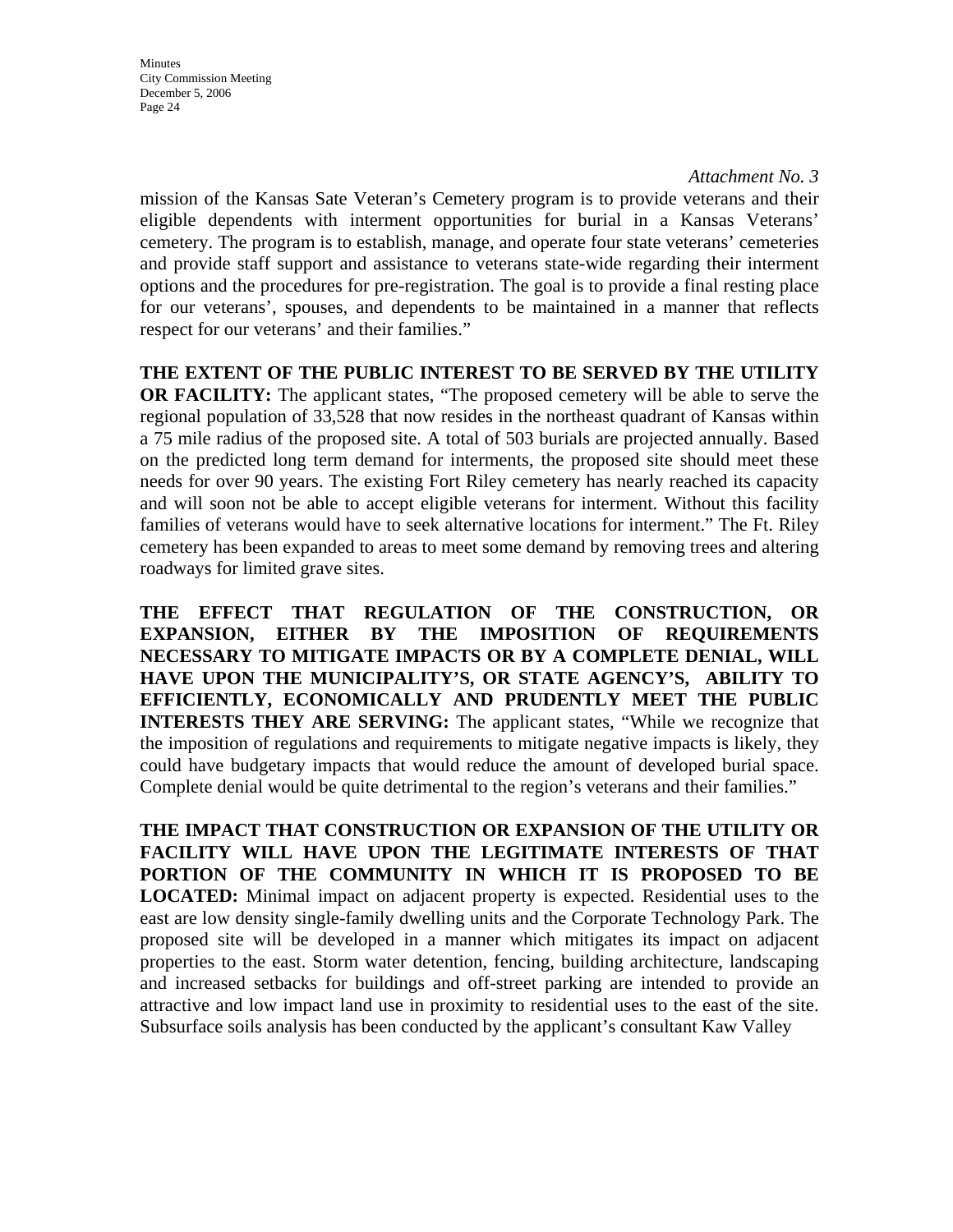*Attachment No. 3* 

Engineering. Minimal ground water was found and high water tables are not present. Water wells of residential dwellings to the east will not be affected. Increased traffic can be expected; however, the applicant has indicated that burials will be scheduled to not coincide with shift changes at the various industries in the Corporate Technology Park. In addition, burial traffic patterns will limited in comparison to typical traffic patterns associated with residential, commercial and industrial uses, which occur over extended periods of the day. Taper lanes are recommended by the City Engineer (attachment) for improved vehicular traffic entering and exiting movements to and from the site.

**IF THE OWNER OF THE UTILITY OR FACILITY IS THE CITY OF MANHATTAN, AND IF THE FACILITY OR UTILITY IS OF A TYPE EMBRACED WITHIN THE COMPREHENSIVE PLAN, WHETHER OR NOT IT IS IN CONFORMITY WITH THAT PLAN:** The owner is not the City of Manhattan. Although the site is outside of the Study Area boundary of the Comprehensive Plan, it is adjacent to the Southwest Planning Area of the Future Land Use Map of the Manhattan Urban Area Comprehensive Plan. The site is shown as Ft. Riley Military Reservation, which was not anticipated to be developed in the same manner as the surrounding community within the Study Area boundary. The C-1 District was chosen because government buildings are a permitted use and the Comprehensive Plan does not support residential development in the Eureka Valley. Additionally, the Veteran's Cemetery is consistent with the general character of Ft. Riley, in which there is an existing cemetery. The proposed annexation generally conforms to the Comprehensive Plan.

## **OTHER FACTORS AS THE PLANNING BOARD DEEMS APPROPRIATE AND RELEVANT:**

**STAFF RECOMMENDATION:** City Administration recommends that the Planning Board approve the Kansas Veterans' Cemetery, with the following conditions of approval:

- 1. Annexation, rezoning and platting shall be approved.
- 2. The proposed Kansas Veterans' Cemetery shall be developed as proposed in the application documents.
- 3. A 50 foot taper shall be added on both sides of the entrance starting at a width of 0 feet and widening to 6 feet at the entrance to provide additional maneuverability of entering and exiting vehicles into the site.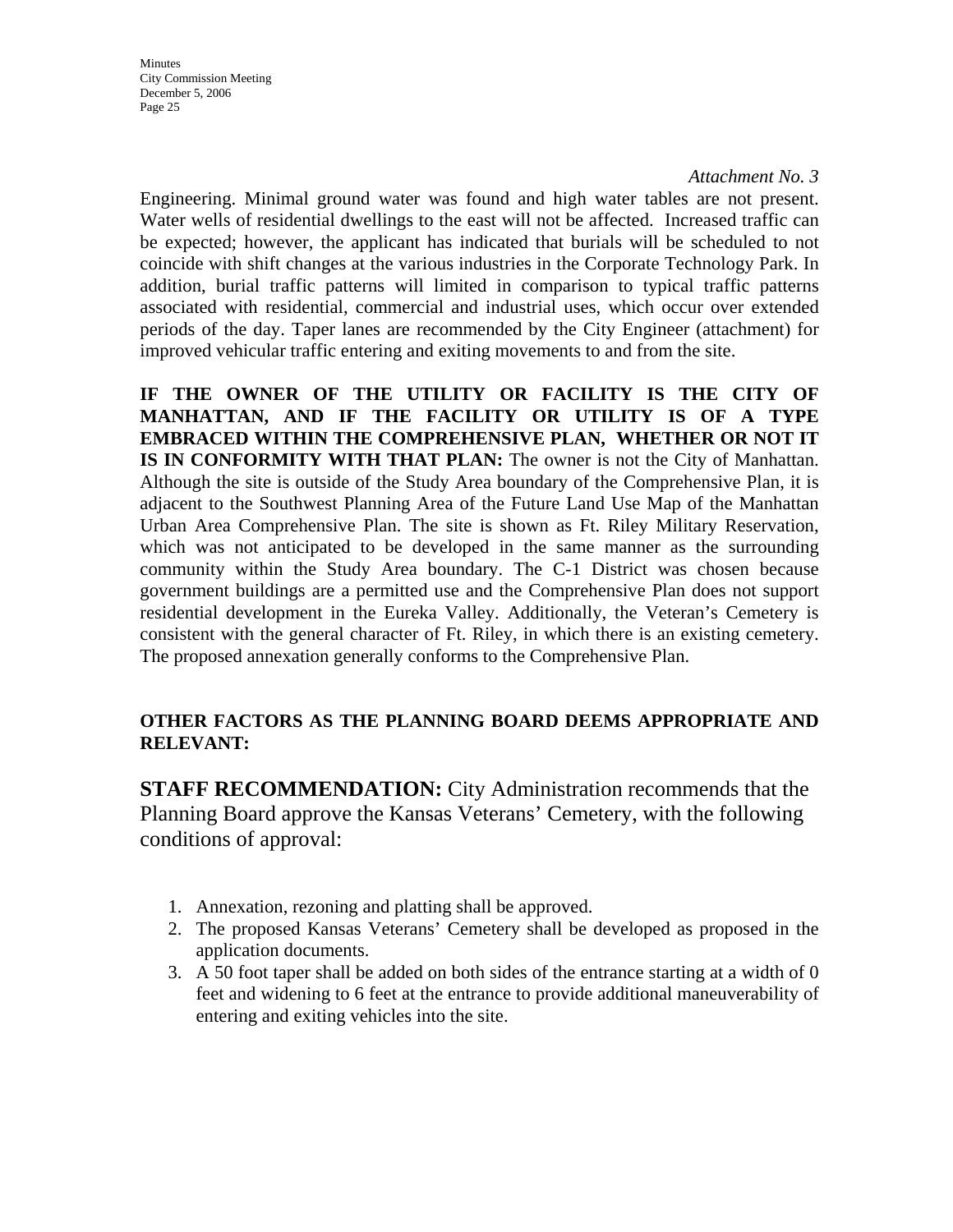*The Planning Board shall not recommend approval of the request unless it determines, by a preponderance of the evidence, that the public interests to be served by the construction or expansion of the utility or facility outweigh any impact upon legitimate community interests, as such impact is mitigated by any requirements of the Planning Board.* 

*If the Planning Board recommends approval, they shall also recommend any requirements or conditions they deem necessary to mitigate impacts caused by such use. Such requirements or conditions may include, but are not limited to, any bulk, or other requirements, which would have otherwise been applicable within the zoning district in which the proposed use is to be placed.* 

# **ALTERNATIVES**

It appears the Planning Board has the following alternatives concerning the issue at hand. The Board may:

- 1. Hold a public hearing on the proposal and, following the hearing, recommend approval of a proposed Kansas Veteran's Cemetery, based on the findings in the staff report, with the two conditions of approval recommended by City Administration.
- 2. Hold a public hearing on the proposal and, following the hearing, recommend denial of the proposed Kansas Veteran's Cemetery, for specifically stated reasons.
- 3. Hold a public hearing on the proposal and, following the hearing, modify the site plan and/or conditions of approval, to meet the needs as perceived by the Planning Board, and establish such conditions, if any, as deemed necessary to mitigate any impacts created by the proposed Kansas Veteran's Cemetery.
- 4. Table the public hearing of a proposed Kansas Veteran's Cemetery, for specifically stated reasons and provide further direction to City Administration.

# **RECOMMENDATION**

City Administration recommends that the Planning Board:

1. Hold a public hearing on the proposed Kansas Veteran's Cemetery;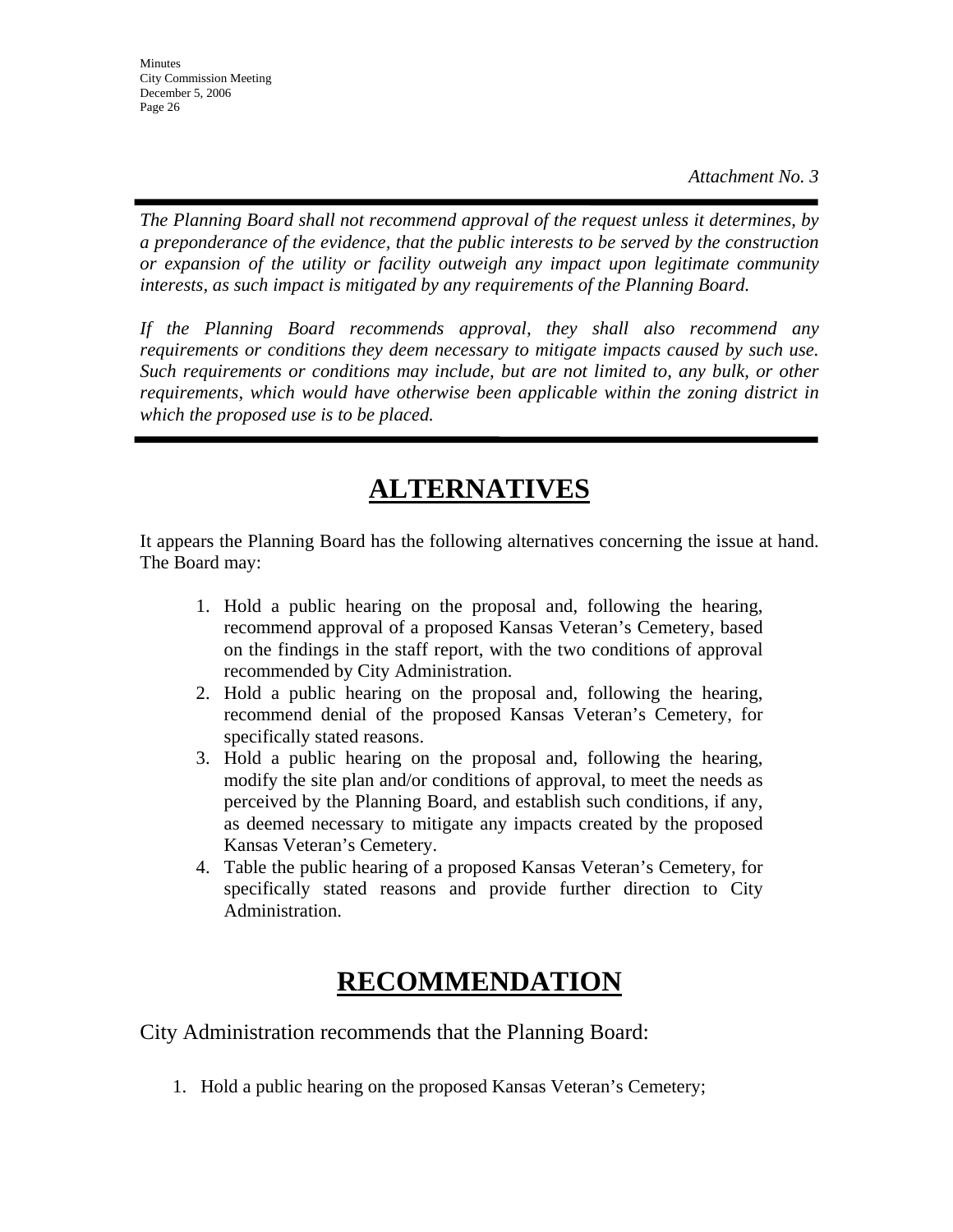- 2. Determine by a preponderance of the evidence, that the public interests to be served by the proposed Kansas Veteran's Cemetery, outweigh the impacts upon the legitimate community interests, as mitigated by requirements of the Planning Board; and,
- 3. Recommend approval of the proposed Kansas Veteran's Cemetery, with the two conditions of approval recommended by City Administration. This recommendation is based on the findings in the Staff Report.

# **POSSIBLE MOTION**

The Manhattan Urban Area Planning Board finds that the public interests to be served by the proposed Municipal Facility, outweigh the impacts upon the legitimate community interests and recommends approval of a proposed Kansas Veteran's Cemetery, based on the findings in the Staff Report, with the three conditions of approval recommended by City Administration.

**PREPARED BY:** Steve Zilkie, AICP, Senior Planner

**DATE:** October 10, 2006

06026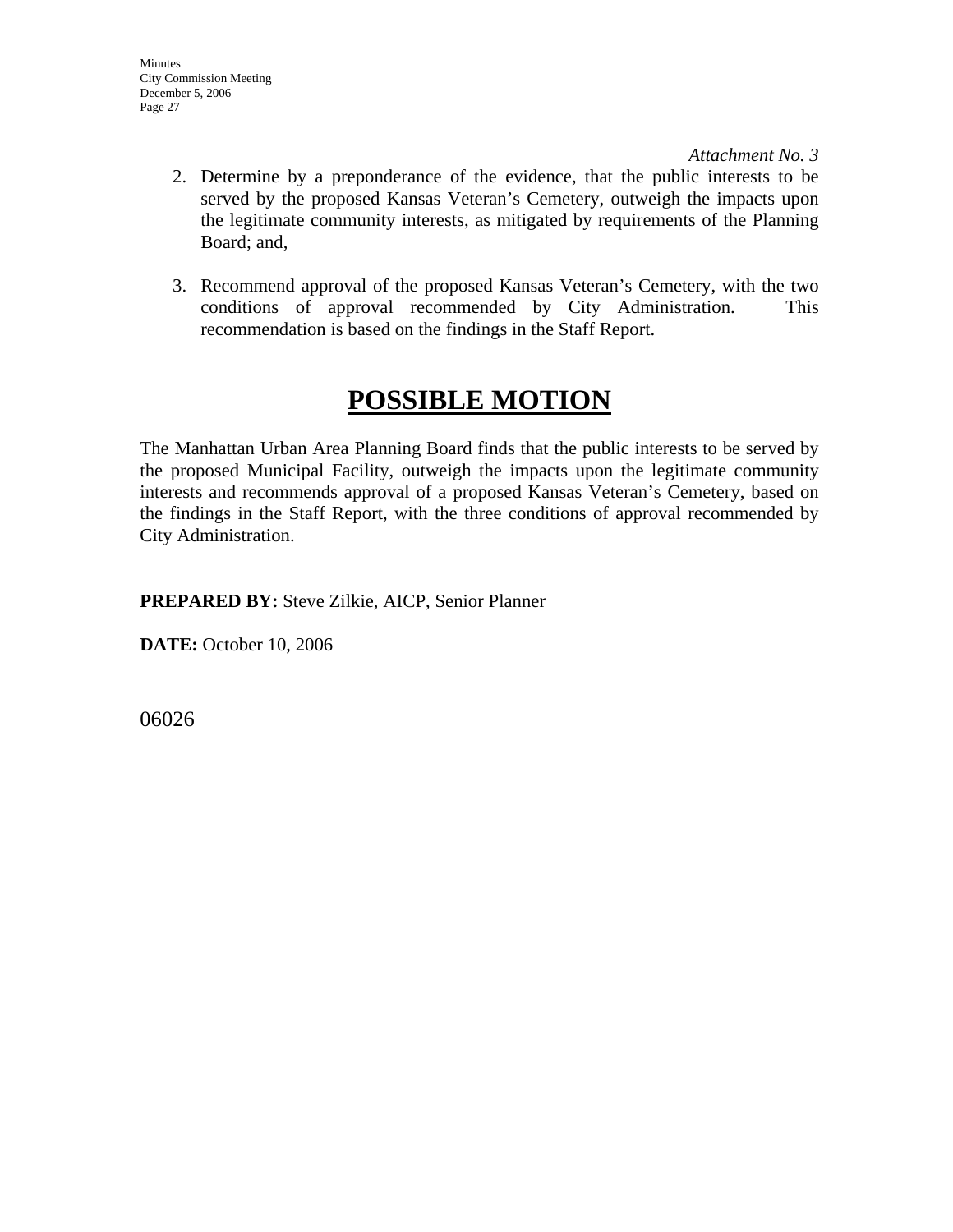*Attachment No. 4* 

#### **STAFF REPORT**

## **ON AN APPLICATION TO AMEND THE APPROVED PLANNED UNIT DEVELOPMENT (PUD)**

# **BACKGROUND**

**APPLICANT:** Manhattan Retirement Foundation, Inc. *ADDRESS: 2121 Meadowlark Road, Manhattan, Kansas 66502*

**OWNERS:** Manhattan Retirement Foundation, Inc./City of Manhattan. *ADDRESSES: 2121 Meadowlark Road, 66502; 1101 Poyntz Avenue, Manhattan KS 66502.*

**LOCATION:** Generally north of Kimball Avenue and Blue Hills Shopping Center, west of Tuttle Creek Boulevard, and south and east of undeveloped Kansas State University range land.

AREA: approximately 55.8-acres.

**DATE OF PUBLIC NOTICE PUBLICATION:** Monday, October 16, 2006

**DATE OF PUBLIC HEARING: PLANNING BOARD:** Monday, November 6, 2006. Tabled

to Monday, November 20,

2006

**CITY COMMISSION:** Tuesday, December 5, 2006

**DESCRIPTION OF PROPOSED AMENDMENT:** new single-family attached dwelling units (cottages), a proposed Healthcare Households (HCH) building for skilled nursing residents, a community center remodel/addition in the existing five story apartment building, interior remodeling in the five story apartment building, and other amenities to include, but not limited to, landscaping, off-street parking, an internal street extension, trails, and other improvements.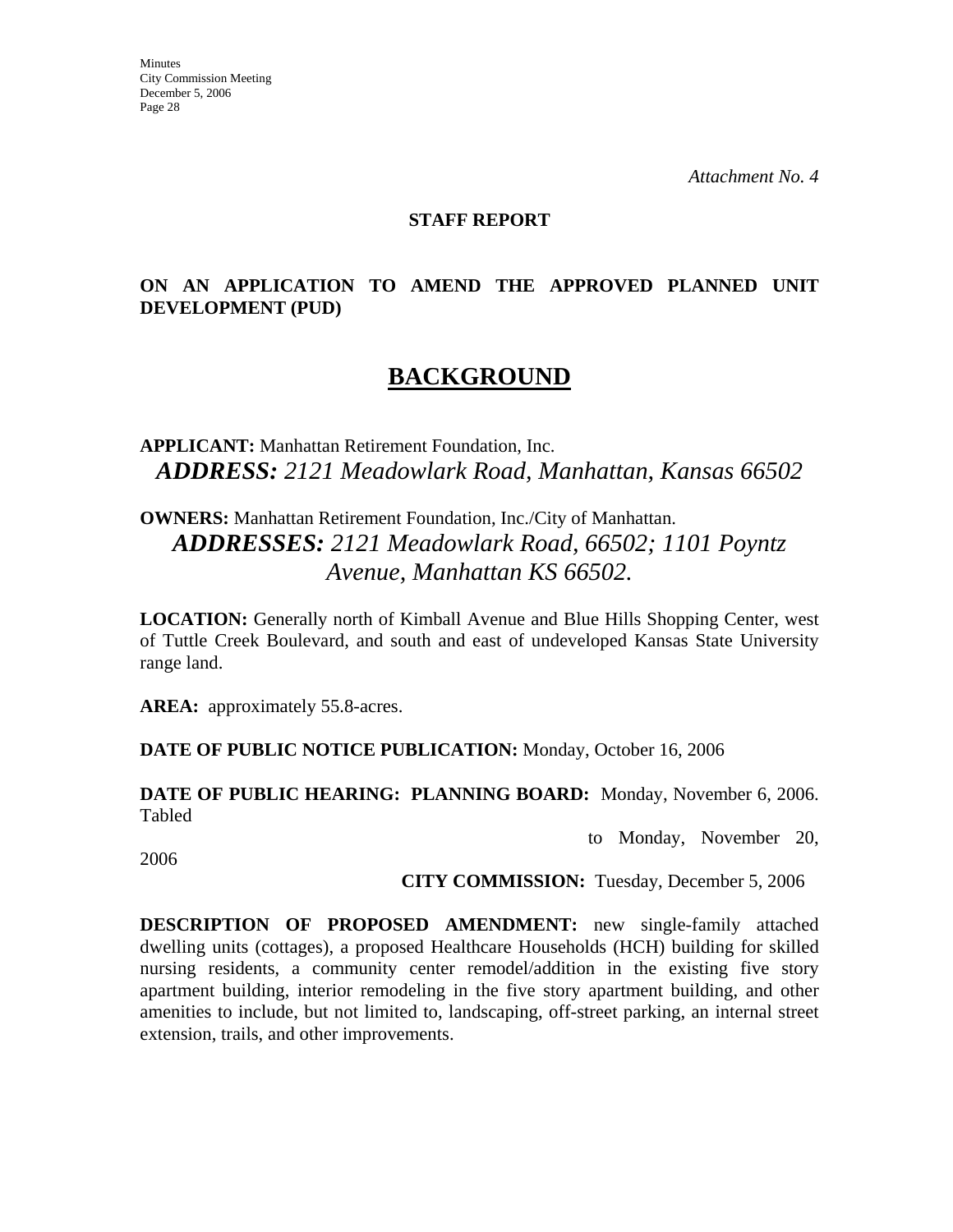#### Phase I

*Attachment No. 4* 

Eleven (11) new cottages (single-family attached dwellings), or 22 new dwelling units, will be constructed with similar floor plans and building architecture as existing cottages. Proposed landscaping (lawn, trees and shrubs) and underground irrigation will be similar to existing landscaping plans for cottages.

Phase II

A new Healthcare Households (HCH) building is proposed to the north of the existing apartment building, generally the northwest part of the site. The HCH building is a three story structure, two stories on the south, or front, elevation (approximately 48-feet in height to the roof peak) and three stories on the north, or rear, elevation (approximately 59-feet in height to the roof peak) due to slope. The lower floor is generally mechanical and storage space. Floors two and three are primarily for assisted living, dining and common area. The HCH building is for skilled nursing residents. A total of 80 private resident rooms are proposed, each of the four household consists of 20 resident spaces, or 40 resident spaces, per floor. The building will be constructed of similar color and materials as the existing facilities (brick and cementitious siding and asphalt roof shingles).

The first two of the four households, the western portion of the structure, will be built with Phase II. The first 40 residents will be moved from a current skilled nursing area in a one story building north of the existing apartment building.

Phase III

Once Phase II is complete current remodeling of interior space in two wings of the first floor of the five story apartment building will begin as well as two wings of the skilled nursing area. A community center is proposed to include a wellness center, out-patient rehabilitation, bank sidewalk café and other common use facilities. A new addition is also proposed on the interior courtyard for an enclosed pool (sheet A-213). A rehab area will be added with the remodeling.

#### Phase IV

The eastern half of the HCH building will be constructed.

The application documents indicate a future amendment will include a new apartment building with 50 dwelling units.

See written application documents for details on Phasing and living unit counts.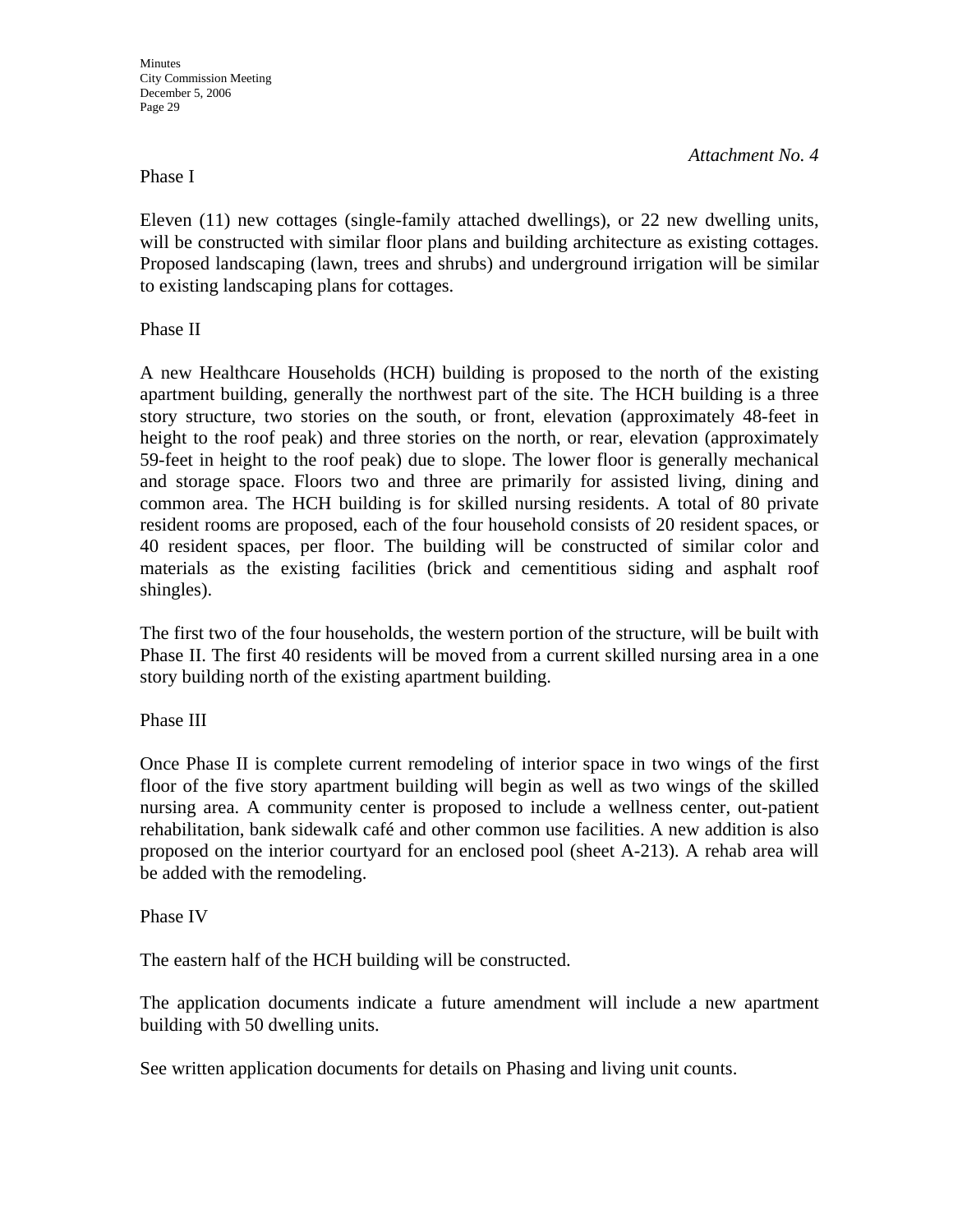# **MATTERS TO BE CONSIDERED WHEN AMENDING A PLANNED UNIT DEVELOPMENT**

**WHETHER THE PROPOSED AMENDMENT IS CONSISTENT WITH THE INTENT AND PURPOSE OF THE APPROVED PUD, AND WILL PROMOTE THE EFFICIENT DEVELOPMENT AND PRESERVATION OF THE ENTIRE PUD:** The proposed Amendment is consistent with the master plan for the development. The improvements are located to maintain the attractive nature of the Meadowlark Hills community.

**WHETHER THE PROPOSED AMENDMENT IS MADE NECESSARY BECAUSE OF CHANGED OR CHANGING CONDITIONS IN OR AROUND THE PUD, AND THE NATURE OF SUCH CONDITIONS:** The applicant notes that, "Changes have occurred in recent years and continue to occur that will impact the way Meadowlark Hills operates if it is to continue to be a national leader in providing a quality living environment and care for our senior citizens." Earlier in 2006, the applicant added land to the PUD anticipating change and the current request refines the prior adjustment.

**WHETHER THE PROPOSED AMENDMENT WILL RESULT IN A RELATIVE GAIN TO THE PUBLIC HEALTH, SAFETY, CONVENIENCE OR GENERAL WELFARE, AND IS NOT GRANTED SOLELY TO CONFER A SPECIAL BENEFIT UPON ANY PERSON:** The proposed Amendment provides opportunities for living and health care choices that benefit the public rather than a specific person.

# **ADDITIONAL MATTERS TO BE CONSIDERED WHEN AMENDING A PLANNED UNIT DEVELOPMENT**

**1. LANDSCAPING:** Landscaping and irrigation in and around the proposed cottages will reflect similar lawn, trees and shrub patterns associated with existing cottages.

**2. SCREENING:** A new enclosed dumpster is proposed in the northwest corner of the site adjacent to the HCH building.

**3. DRAINAGE:** A drainage report was submitted by the applicant's consultant and reviewed by the City Engineer (attachment), which states that, "The developer's consultant prepared a drainage analysis of the proposed development to understand how the post development condition would affect the downstream drainage basin. There are drainage impacts that need to be mitigated in the full post development condition. The developer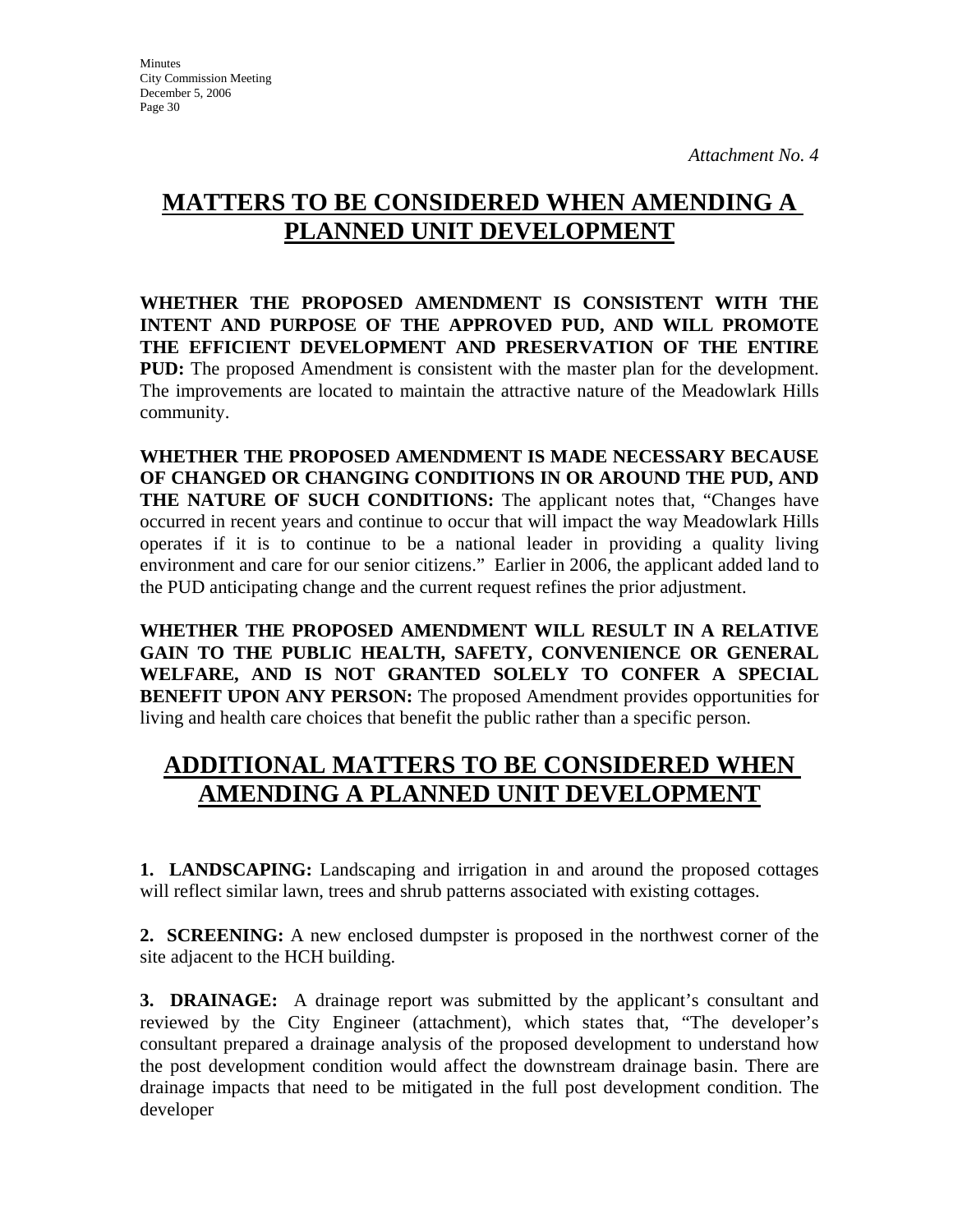will need to make a series of modification and new improvements to be in compliance with Stormwater Master Plan." The modifications noted in the memo will need to be made with the final designs and must conform to the requirements of the SWMMP.

**4. CIRCULATION:** The Amendment shows a proposed entrance off Tuttle Creek Boulevard at an existing access point, which also serves Bluehills Shopping Center. Sidewalk and trails are throughout the site. A new loop road extends off a previously approved extension off the northeast part of Meadowlark Road and will reconnect to the southeast part of the road.

Off-street parking is managed and controlled by the applicant. The development is selfcontained and separate from adjoining property. The existing parking is divided between residents, employees and guests. Currently 232 off-street parking spaces are provided for residents and 54 for staff and visitors. The Amendment results in 486 total parking spaces: 272 for residents and 152 for staff and visitors. New parking is provided on the west side of the site and in front of the existing five story apartment building. Parking should be adequate.

A traffic report was submitted by the applicant and reviewed and accepted by the City Engineer (attachment). Minimal impact on the surrounding street network is expected as a result of the Amendment.

**5. OPEN SPACE AND COMMON AREA:** Approximately 74% of the site is open space, after the proposed construction associated with the Amendment. Within open space areas, trails and garden area are provided for the residents.

**6. CHARACTER OF THE NEIGHBORHOOD:** The Meadowlark Hills PUD is a neighborhood of its own with full care, assisted care, and independent living dwellings, which are separated from adjacent residential neighborhoods to the south by a major street. Commercial properties to the east are separated by open space. KSU range land is to the north and west. The retirement community was established in 1977.

**EXISTING USE:** Meadowlark Hills Retirement Community.

**PHYSICAL AND ENVIRONMENTAL CHARACTERISTICS:** There are building, private streets, steep slopes, open land and landscaped areas throughout the entire site. The site drains to the east.

## **SURROUNDING LAND USE AND ZONING:**

**(1) NORTH:** Open range land; County U, University Development District.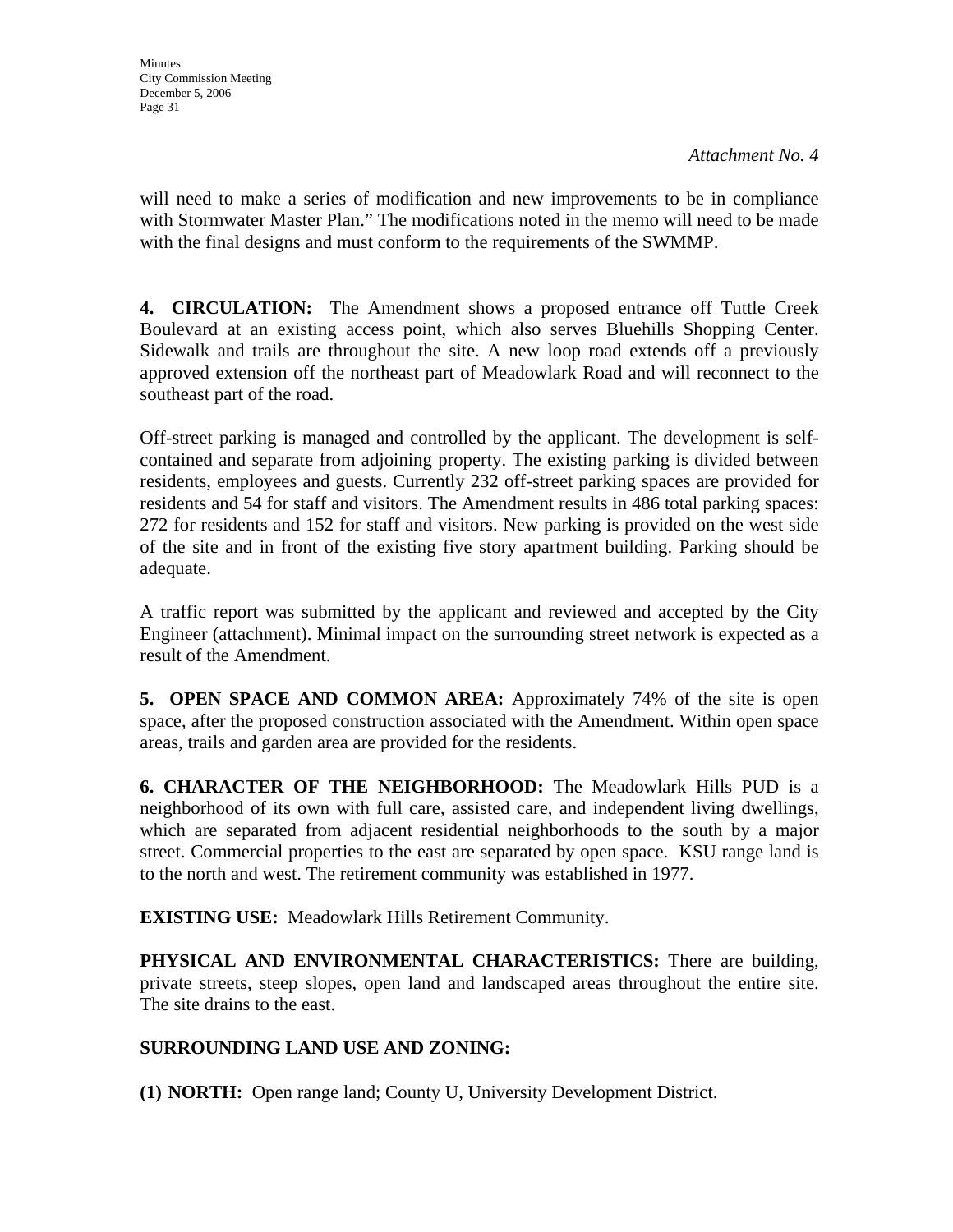- **(2) SOUTH:** Kimball Avenue, existing Flinthills Place dwellings, Gardens at Flint Hills apartments, and single-family residential development; Gardens at Flint Hills Place Planned Unit Development, and R, Single-Family Residential District
- **(3) EAST:** Blue Hills Shopping Center, Tuttle Creek Boulevard, and single-family development; C-2, Neighborhood Shopping District, C-5, Highway Service Commercial District, and R-1, Single-Family Residential District.
- **(4) WEST:** Open rangeland, Manhattan Headquarters Fire Station; U, University District.

**GENERAL NEIGHBORHOOD CHARACTER:** See above.

**SUITABILITY OF SITE FOR USES UNDER CURRENT ZONING:** The PUD is suitable for the existing and proposed changes.

**COMPATIBILITY OF PROPOSED DISTRICT WITH NEARBY PROPERTIES AND EXTENT TO WHICH IT MAY HAVE DETRIMENTAL AFFECTS:** The proposed cottages are a permitted use in the PUD. Adjacent properties should not be adversely affected by the proposed changes. There appears to be no adverse affect on adjacent properties based on the existing PUD and Amendment. The adjacent properties are separated from the retirement community by open land.

**CONFORMANCE WITH COMPREHENSIVE PLAN:** The Comprehensive Plan designates the area Residential High Density, and Open Space (steep slopes). The modification of the steep slope area is shown on the Existing Slope Analysis Vacated Conservation Easement sheet. The applicant has demonstrated that the majority of steep slope areas are preserved although some steep areas will be graded for the internal street and pad sites for four (4) of the proposed 11 cottages. The Amendment is in general conformance with the Comprehensive Plan.

#### **ZONING HISTORY AND LENGTH OF TIME VACANT AS ZONED:**

| June 3, 1977       | Annexation.                                    |
|--------------------|------------------------------------------------|
| August 23, 1977    | Rezoning to Planned Unit Development.          |
| September 10, 1985 | Manhattan Urban Area Planning Board amends the |
|                    | Final Development Plan.                        |
| March 17, 1986     | Manhattan Urban Area Planning Board amends the |
| Final              |                                                |
|                    | Development Plan.                              |
| October 19, 1992   | Manhattan Urban Area Planning Board conducts   |
|                    | Public Hearing to rezone to new PUD.           |
| November 17, 1992  | Rezoned to new PUD.                            |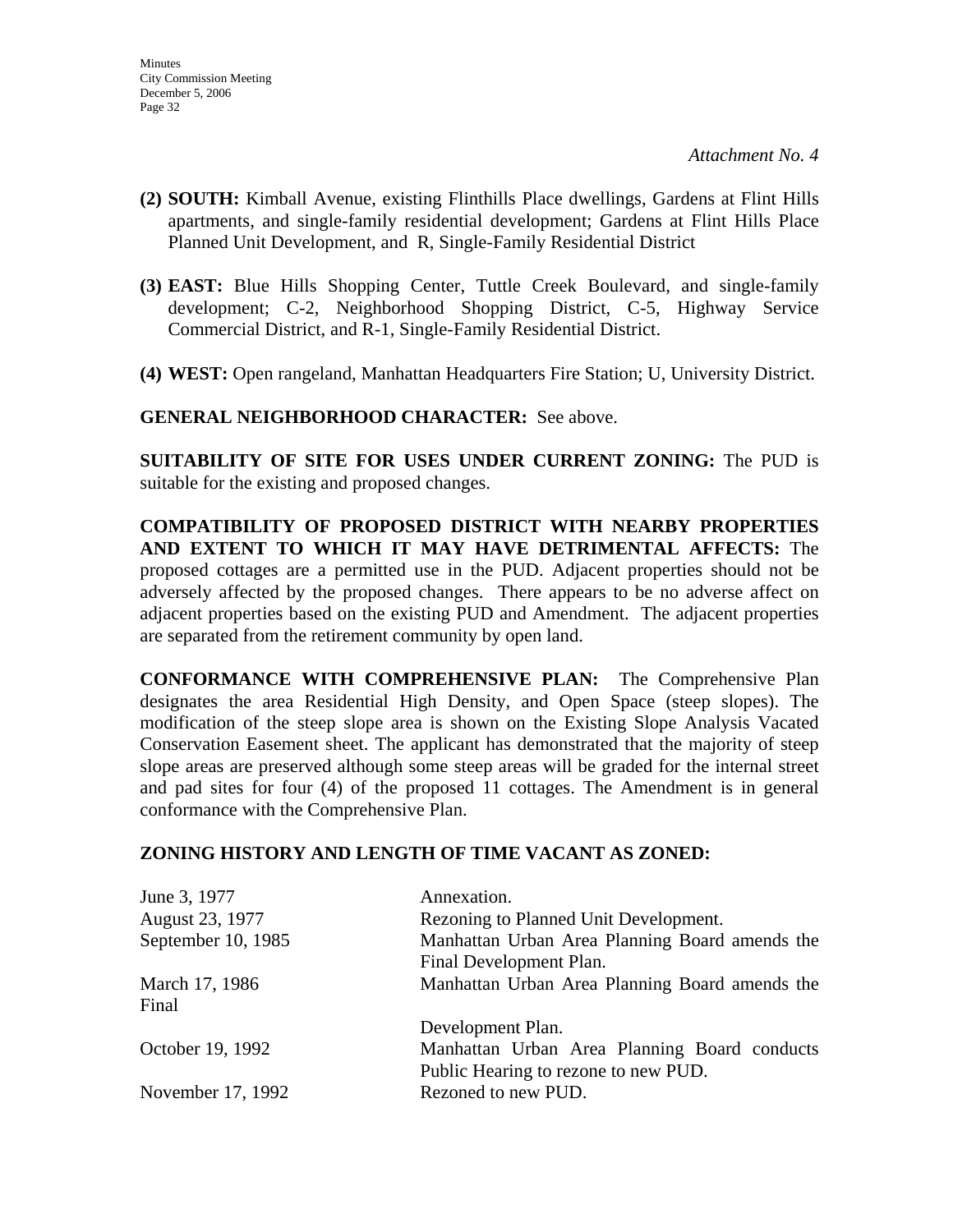*Attachment No. 4* 

| January 4, 1993   |          | Manhattan Urban Area Planning Board approves<br>Phase I of Final Development Plan.                                                                                                                                                                                                                                                                                                                                                                   |
|-------------------|----------|------------------------------------------------------------------------------------------------------------------------------------------------------------------------------------------------------------------------------------------------------------------------------------------------------------------------------------------------------------------------------------------------------------------------------------------------------|
| April 6, 1998     |          | Manhattan Urban Area Planning Board recommends<br>annexation of an approximate 34 acre tract to be<br>added to the PUD.                                                                                                                                                                                                                                                                                                                              |
| April 21, 1998    |          | The Manhattan City Commission approves first<br>reading of an ordinance annexing an approximate 34<br>acre tract of land.                                                                                                                                                                                                                                                                                                                            |
| November 2, 1998  |          | Manhattan Urban Area Planning Board recommends<br>approval of new PUD.                                                                                                                                                                                                                                                                                                                                                                               |
| November 17, 1998 | rezoning | City Commission approves First Reading of the                                                                                                                                                                                                                                                                                                                                                                                                        |
| December 1, 1998  |          | City Commission approves second read<br>of Ordinance 6049                                                                                                                                                                                                                                                                                                                                                                                            |
| April 5, 1999     |          | Planning Board approves<br>Final Development Plan and Final Plat                                                                                                                                                                                                                                                                                                                                                                                     |
| February 7, 2005  |          | Planning Board recommends approval<br>of amendment to Final Development Plan and<br>Ordinance No. 6049.                                                                                                                                                                                                                                                                                                                                              |
| March 1, 2005     |          | <b>City Commission approves</b>                                                                                                                                                                                                                                                                                                                                                                                                                      |
|                   |          | first reading of the amendment to Final Development<br>Plan and Ordinance No. 6049.                                                                                                                                                                                                                                                                                                                                                                  |
| March 22, 2005    |          | <b>City Commission approves Ordinance</b><br>No. 6464 amending the Final Development Plan and<br>Ordinance No. 6049, and accepts easements and<br>rights-of-ways.                                                                                                                                                                                                                                                                                    |
| February 6, 2006  |          | Planning Board recommends approval of the<br>annexation of a 0.2 acre tract of land; rezoning of<br>three (3) tracts of land; and, amending the Final<br>Development Plan of the Meadowlark Hills<br>Residential Planned Unit Development.                                                                                                                                                                                                           |
| February 21, 2006 |          | City Commission considers first reading of<br>the<br>annexation; and, amending the Final Development<br>Plan of the Meadowlark Hills Residential Planned<br>Unit Development to allow for two (2) new cottages<br>(duplexes), or four (4) new dwelling units, and new<br>ground lit entry signage at the intersection of<br>Meadowlark Road and Tuttle Creek Boulevard as<br>well as identify areas for future Final Development<br>Plan amendments. |
| March 7, 2006     |          | City Commission approves Ordinance Nos. $6527 \&$<br>6528.                                                                                                                                                                                                                                                                                                                                                                                           |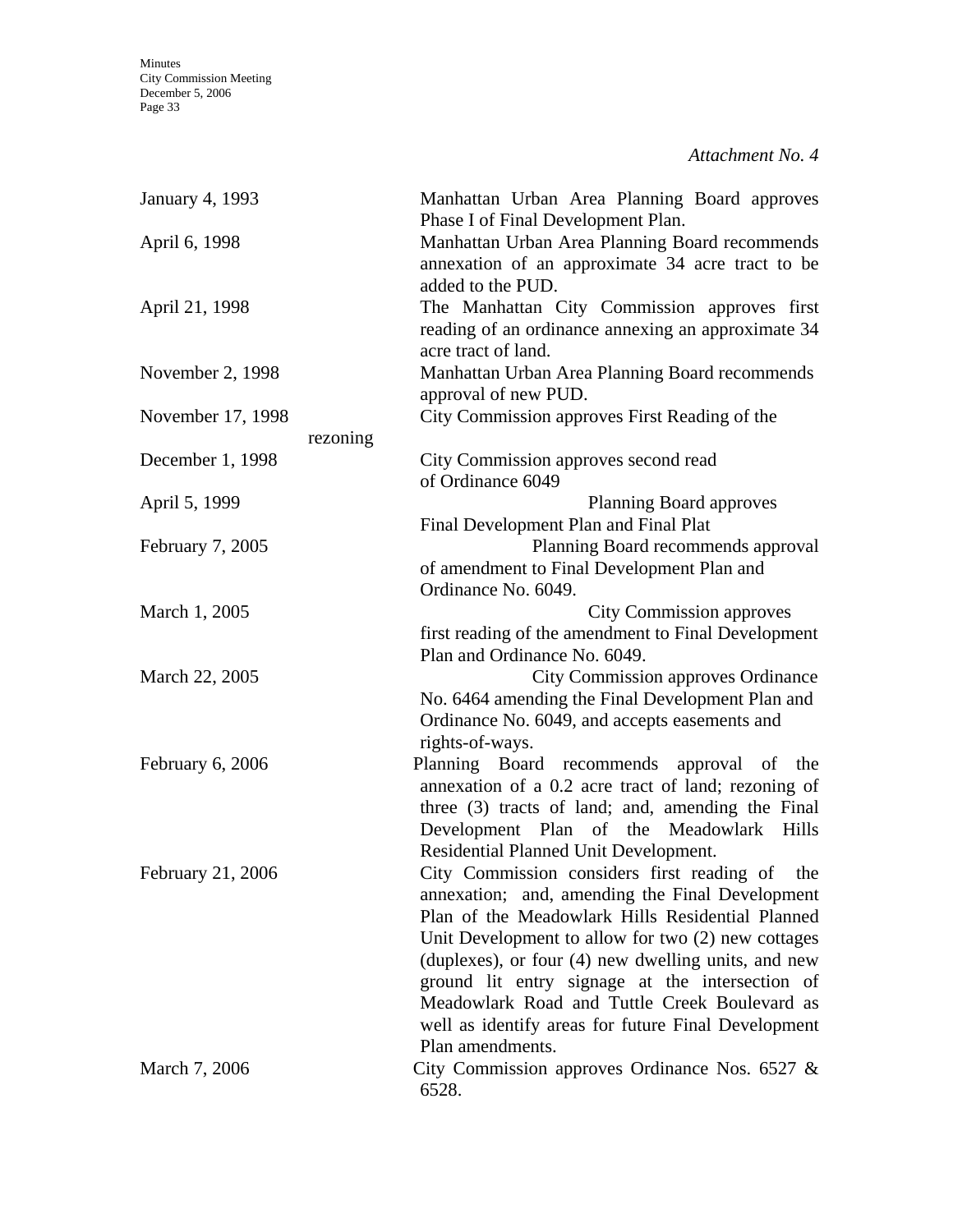**CONSISTENCY WITH INTENT AND PURPOSE OF THE ZONING ORDINANCE:** The intent and purpose of the Zoning Regulations is to protect the public health, safety, and general welfare; regulate the use of land and buildings within zoning districts to assure compatibility; and to protect property values. The PUD Regulations are intended to provide a maximum choice of living environments by allowing a variety of housing and building types; a more efficient land use than is generally achieved through conventional development; a development pattern that is in harmony with land use density, transportation facilities and community facilities; and a development plan which addresses specific needs and unique conditions of the site which may require changes in bulk regulations or layout. The proposed Amendment is consistent with the intent and purpose the Zoning Regulations and the intent of the PUD Regulations.

**RELATIVE GAIN TO THE PUBLIC HEALTH, SAFETY AND WELFARE THAT DENIAL OF THE REQUEST WOULD ACCOMPLISH, COMPARED WITH THE HARDSHIP IMPOSED UPON THE APPLICANT:** There appears to be no relative gain to the public that denial would accomplish; however, it may be a hardship on the applicant if the amendment is denied. There is an apparent need for cottages, Healthcare Households, and other facility changes and denial would prohibit the future planning for an increasing residential retirement market and other health and services to serve the residents of the PUD.

**ADEQUACY OF PUBLIC FACILITIES AND SERVICES:** Adequate public facilities and services are available to serve the site.

#### **OTHER APPLICABLE FACTORS:** None.

**STAFF COMMENTS:** City Administration recommends approval of the proposed Amendment of the Final Development Plan of the Meadowlark Hills Residential Planned Unit Development, with the following conditions:

- 1. Landscaping and irrigation shall be provided pursuant to a Landscaping Performance Agreement between the City and the owner, which shall be entered into prior to issuance of a building permit.
- 2. All landscaping and irrigation shall be maintained in good condition.

## **ALTERNATIVES:**

1. Recommend approval of the proposed Amendment of the Final Development Plan of the Meadowlark Hills Residential Planned Unit Development, stating the basis for such recommendation.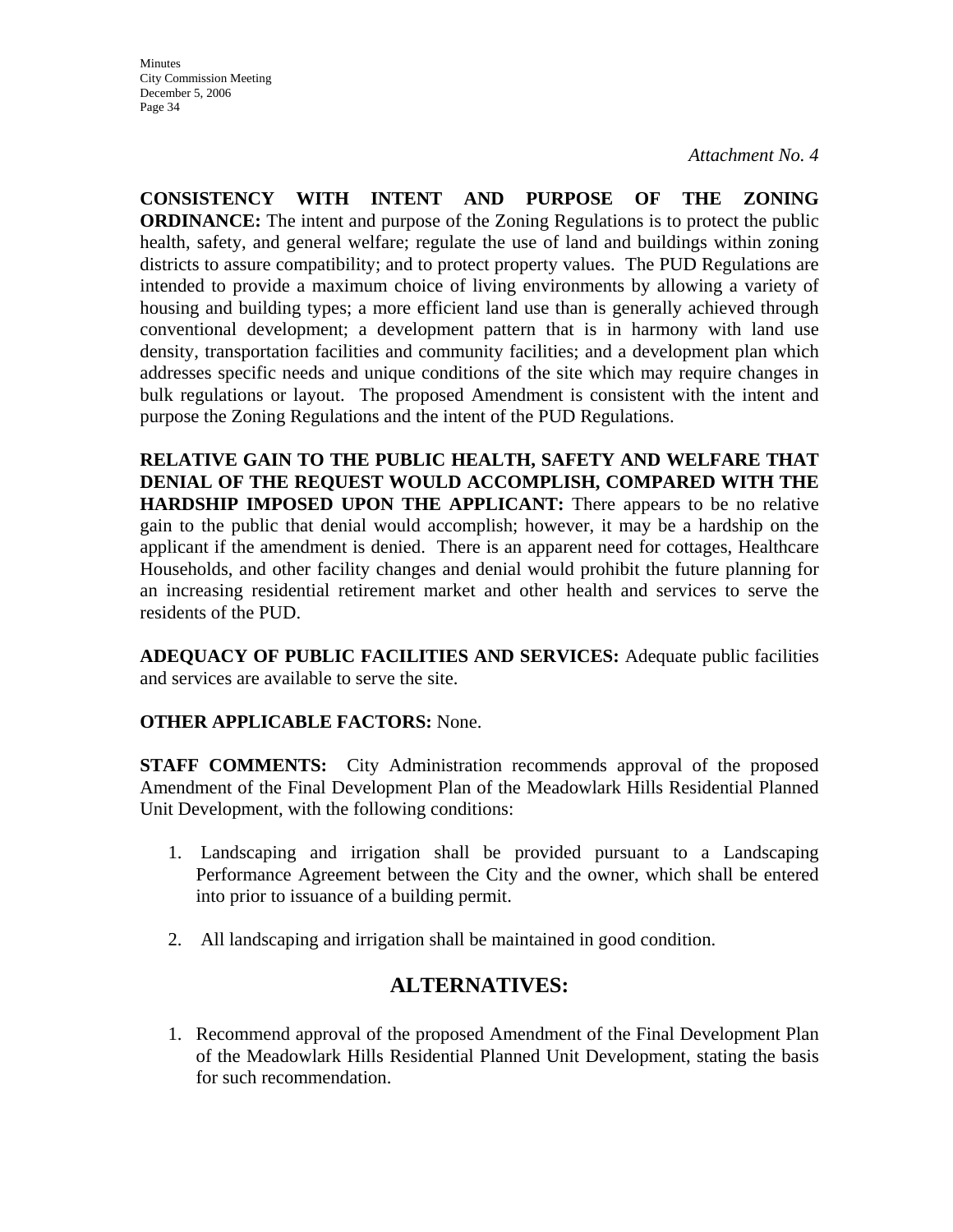- 2. Recommend approval of the proposed Amendment of the Final Development Plan of the Meadowlark Hills Residential Planned Unit Development, and modify the conditions, and any other portions of the proposed PUD, to meet the needs of the community as perceived by the Manhattan Urban Area Planning Board, stating the basis for such recommendation, and indicating the conditions of approval.
- 3. Recommend denial of the proposed Amendment, stating the specific reasons for denial.
- 4. Table the proposed Amendment to a specific date, for specifically stated reasons.

## **POSSIBLE MOTION:**

The Manhattan Urban Area Planning Board recommends approval of the proposed Amendment of the Final Development Plan of the Meadowlark Hills Residential Planned Unit Development, based on the findings in the Staff Report, with the two (2) conditions recommended by City Administration.

**PREPARED BY:** Steve Zilkie, AICP, Senior Planner

**DATE:** November 15, 2006

06027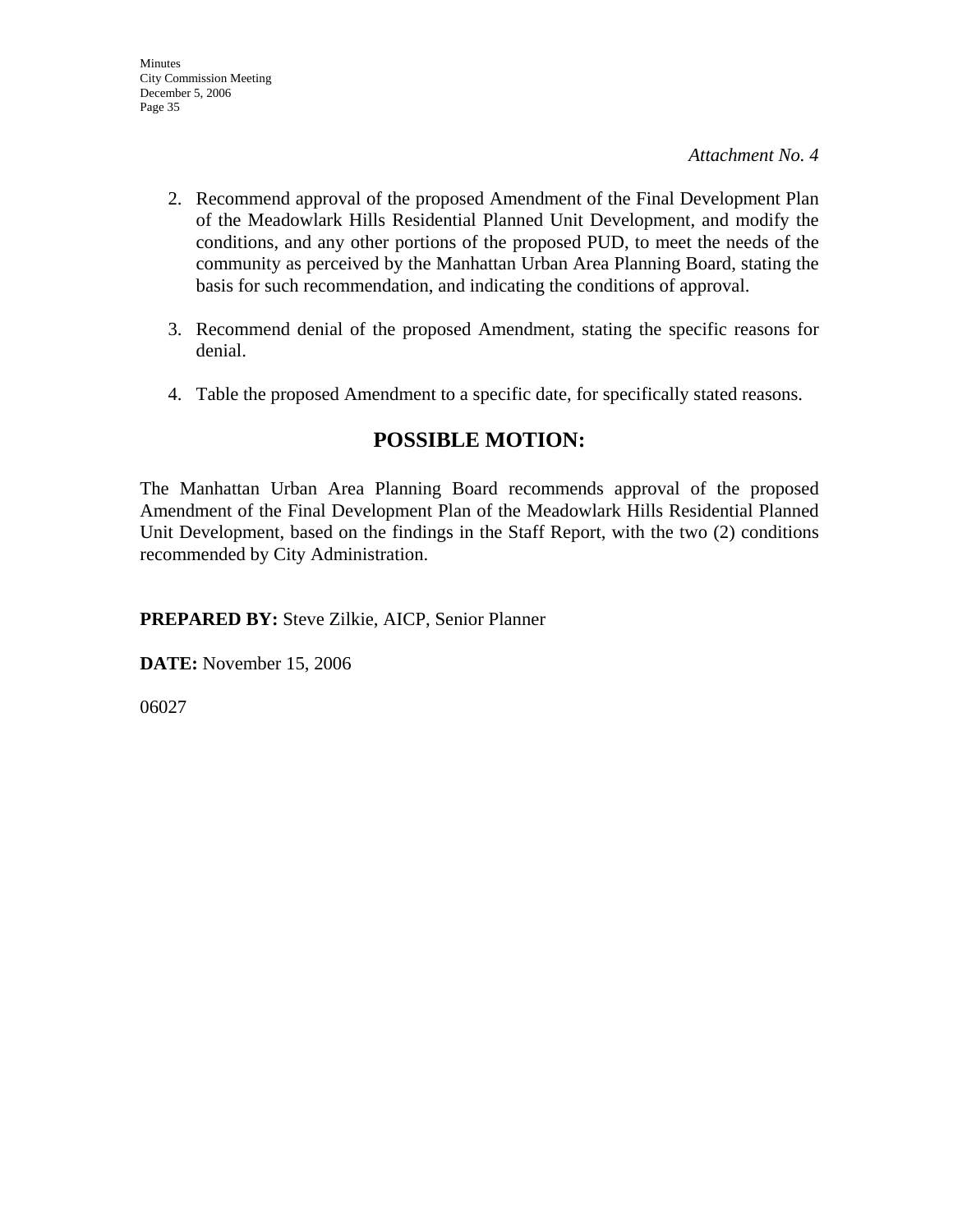#### **STAFF REPORT**

#### **ON AN APPLICATION TO REZONE PROPERTY**

**FROM:** R-3, Multiple-Family Residential District.

**TO:** R-2, Two-Family Residential District.

**APPLICANT:** Knight Investments, LLC – Dan Knight.

**ADDRESS:** 7645 Saddle Drive, Manhattan KS 66503.

**OWNER/ADDRESS:** Same.

**LOCATION:** Lots 280, 281 and 282, in Brookfield Addition, Unit Seven, generally located south of Walters Drive on the east and west sides of Donna's Way.

**AREA:** 45,891 square feet.

#### **DATE OF PUBLIC NOTICE PUBLICATION:** Monday, October 30, 2006

## **DATE OF PUBLIC HEARING: PLANNING BOARD:** Monday, November 20, 2006 **CITY COMMISSION:** Tuesday, December 5, 2006

**EXISTING USE:** Vacant multiple-family residential lots. The applicant has submitted a replat of Unit Seven, to be known as Unit Nine, which will create single-family attached lots. The Final Plat is scheduled for the December 4, 2006, Planning Board meeting.

**PHYSICAL AND ENVIRONMENTAL CHARACTERISTICS:** Undeveloped site generally graded for development. No part of the site is in a flood plain.

#### **SURROUNDING LAND USE AND ZONING:**

- **(1) NORTH:** Walters Drive, Eisenhower Middle School playing fields, City Baseball Field; R District.
- **(2) SOUTH:** Undeveloped Prairie Lakes Addition, Unit 3; R-3 District.
- **(3) EAST:** Brookfield Residences apartments; Residential Planned Unit Development District.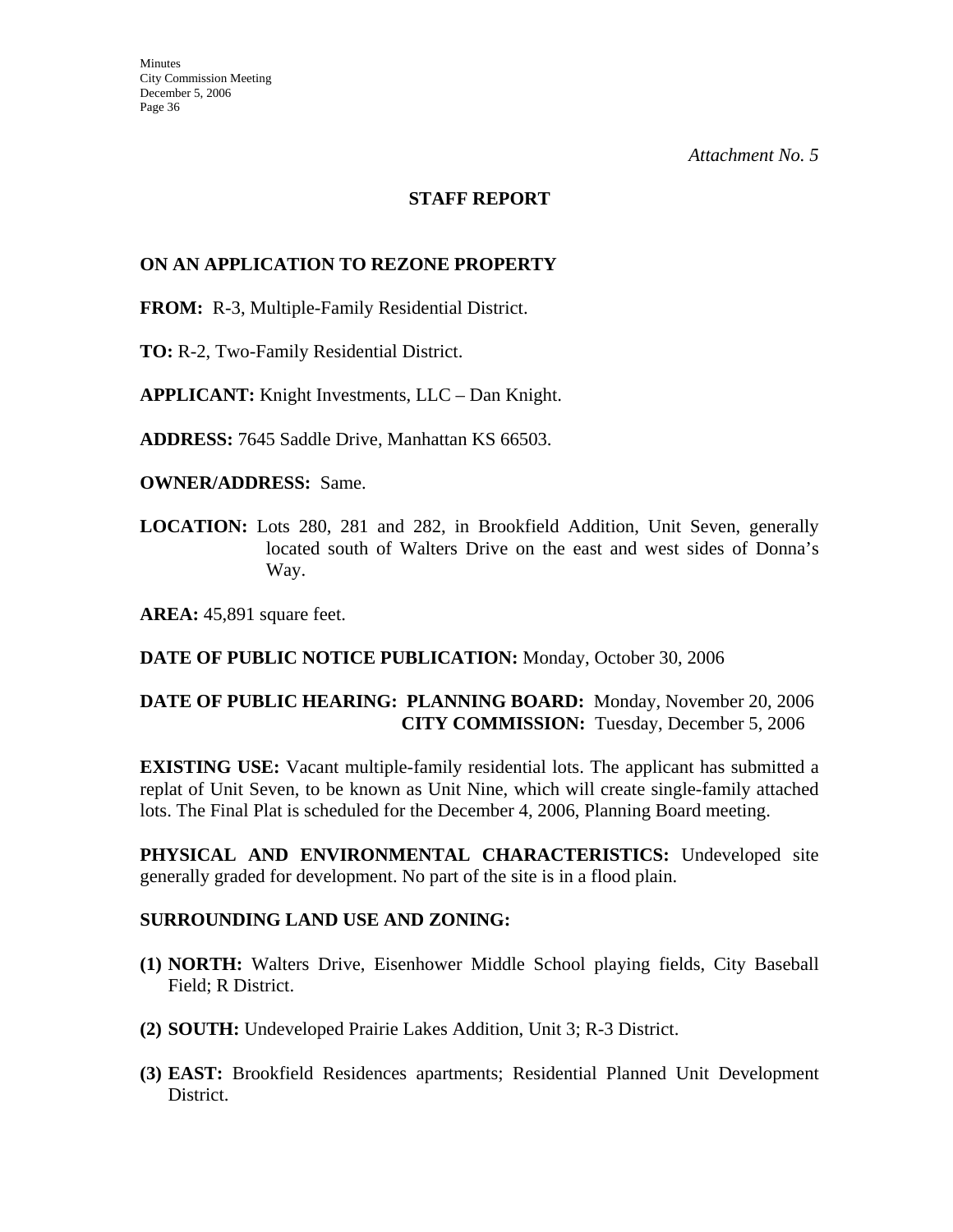**(4) WEST:** single-family attached dwellings; R-2 District.

**GENERAL NEIGHBORHOOD CHARACTER:** Generally characterized as a developing low and medium density residential neighborhood. Eisenhower Middle School is a part of the established neighborhood. Portions of the undeveloped Prairie Lakes Addition, Unit 3, are to the south. Brookfield Residences PUD, a medium density apartment complex, is to the immediate east.

**SUITABILITY OF SITE FOR USES UNDER CURRENT ZONING:** The site is suitable for multiple-family uses; however, lot depth may be a constraint for multiple family buildings. Off-street parking is required to be located to the side or rear of a multiple-family building.

**COMPATIBILITY OF PROPOSED DISTRICT WITH NEARBY PROPERTIES AND EXTENT TO WHICH IT MAY HAVE DETRIMENTAL AFFECTS:** To the immediate west of the rezoning site is R-2 District, which are single-family attached lots in Brookfield, Unit Seven. R-2 District is located along the south side of Walters Drive further to the west extending to Tuttle Creek Boulevard. Prairie Lakes Unit 3 to the south is subdivided for single-family attached dwelling units, as is proposed Unit Nine. The proposed R-2 District is consistent with the character of the neighborhood. No detrimental affects are expected as a result of rezoning from R-3 District to R-2 District.

**CONFORMANCE WITH COMPREHENSIVE PLAN:** The Future Land Use Map of the Manhattan Urban Area Comprehensive Plan shows site as Residential Low/Medium density (RLM). The density range for the RLM designation is one-dwelling unit up to 11 dwelling units per net acre. The RLM category suggests a range of housing types, from single-family and two-family to townhomes. Planned unit developments in the RLM category are suggested to be small-scale apartment buildings, with sufficient open space to meet the RLM density. The R-2 District density range is up to 11-dwelling units net acre.

The proposed rezoning conforms to the Comprehensive Plan.

**ZONING HISTORY AND LENGTH OF TIME VACANT AS ZONED:** Brookfield Addition, Unit Seven, was originally intended to be part of the Prairie Lakes subdivision, but was sold to SSF Development, LLC, and has remained vacant to date. Unit Seven created Lots 280-282, which are zoned R-3, Multiple-Family Residential District, and Lots 283-A and 283-B through 286-A and 286-B, which are zoned R-2, Two-Family Residential District. The applicant applied to the Board of Zoning Appeals for several Variances of the Zoning Regulations, but withdrew the applications.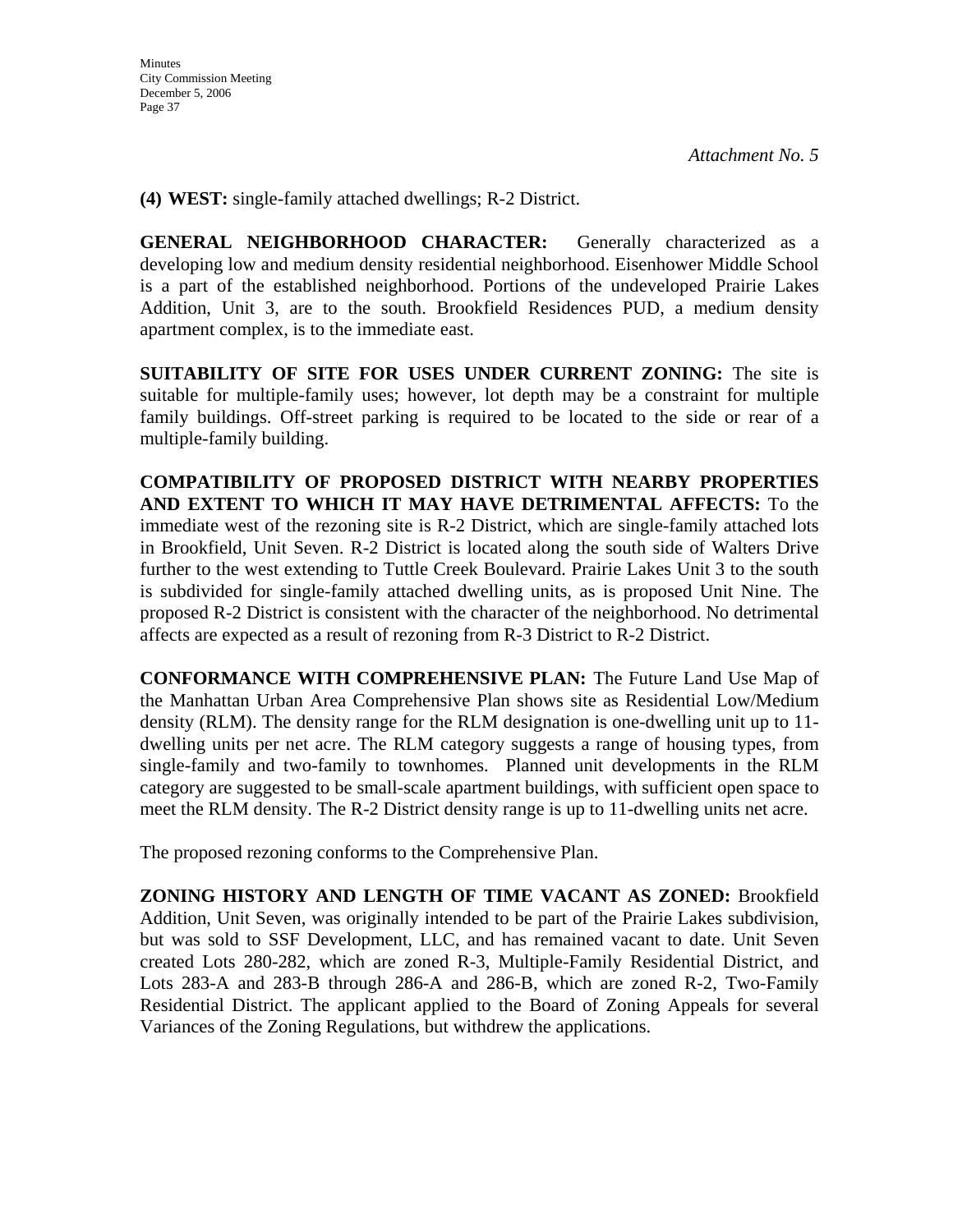| April 4, 2005      | Manhattan Urban Area Planning Board recommended<br>approval 5-0 of annexation and rezoning of Prairie Lakes from G-1,<br>General Agricultural District, and PDD, Planned Development<br>District, to R-2, Two-Family Residential District, and from G-1,<br>General Agricultural District, to R-3, Two-Family Residential<br>District. |
|--------------------|----------------------------------------------------------------------------------------------------------------------------------------------------------------------------------------------------------------------------------------------------------------------------------------------------------------------------------------|
| April 18, 2005     | Manhattan Urban Area Planning Board approved the<br>Preliminary Plat of Prairie Lakes.                                                                                                                                                                                                                                                 |
| April 19, 2005     | City Commission approves first reading of annexation and<br>rezoning of Prairie Lakes on a vote of 5-0.                                                                                                                                                                                                                                |
| May 3, 2005        | City Commission approves Ordinance No. 6471 annexing<br>and Ordinance Nos. 6472 & 6473 rezoning Prairie Lakes.                                                                                                                                                                                                                         |
| July 18, 2005      | Manhattan Urban Area Planning Board approves the Final<br>Plat of Brookfield Addition, Unit Seven.                                                                                                                                                                                                                                     |
| July 19, 2005      | City Commission accepts easements and rights-of-way as<br>shown on the Final Plat of Brookfield Addition, Unit Six.                                                                                                                                                                                                                    |
| August 2, 2005     | City Commission accepts easements and rights-of-way as shown on<br>the Final Plat of Brookfield Addition, Unit Seven.                                                                                                                                                                                                                  |
| September 13, 2006 | Board of Zoning Appeals (BZA) conducts public hearing to<br>consider Variances of off-street parking, landscaping and screening<br>requirements and tables applications to the October 11, 2006 BZA<br>meeting.                                                                                                                        |

October 2, 2006 Applicant withdraws BZA application.

*(Note: The original owner of the property rezoned the site, and Prairie Lakes subdivision to the south, to R-3 District subject to a restrictive covenant, which limited density to no more than 18-dwelling units per net acre. )* 

**CONSISTENCY WITH INTENT AND PURPOSE OF THE ZONING ORDINANCE:** The intent and purpose of the Zoning Regulations is to protect the public health, safety, and general welfare; regulate the use of land and buildings within zoning districts to assure compatibility; and to protect property values. The R-2, Two-Family Residential District, is designed to provide a dwelling zone at a density no greater than two (2) attached dwelling units per 7,500 square feet. Minimum lot area for single-family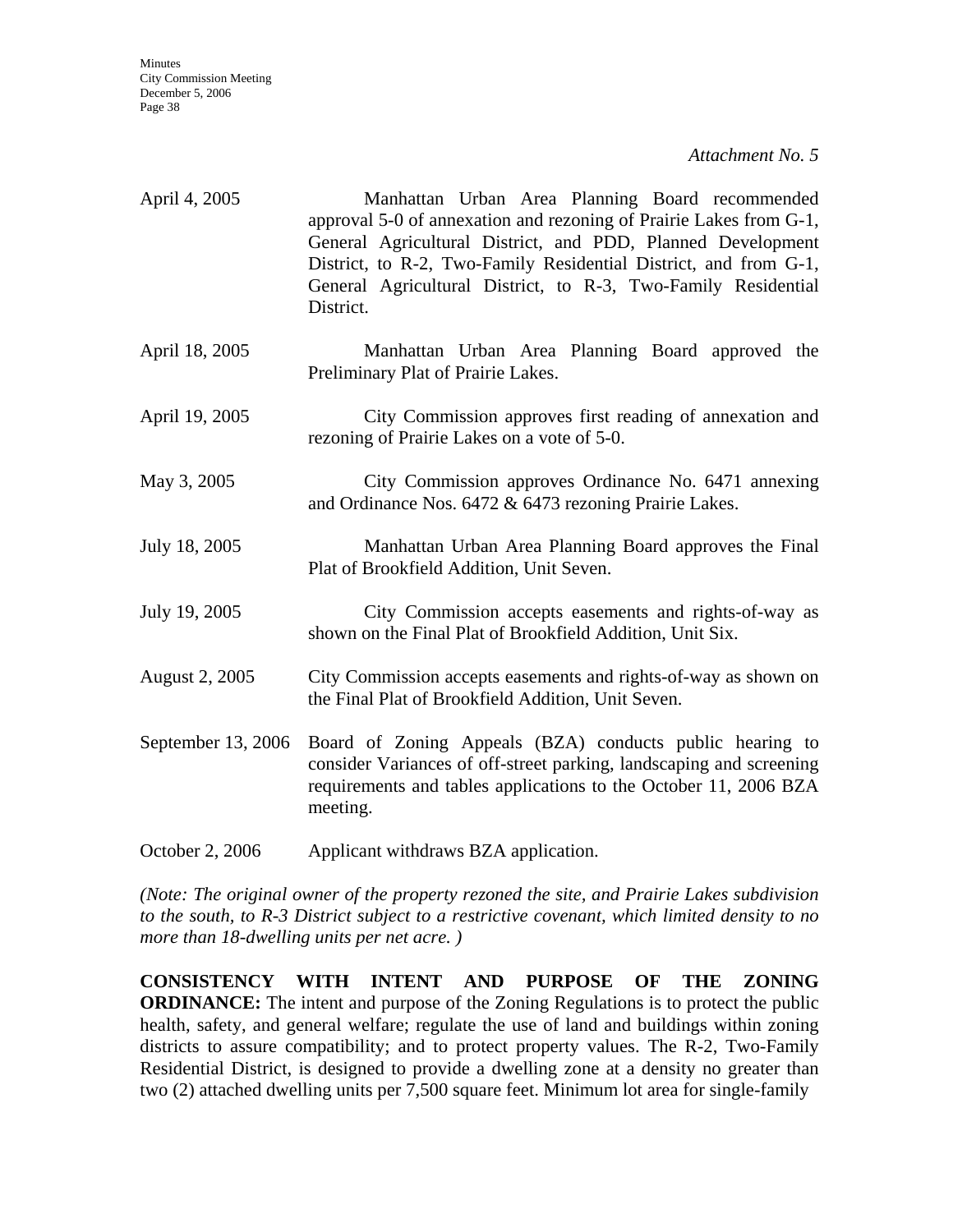*Attachment No. 5* 

attached lots is 3,750 square feet per lot. The rezoning site is sufficient in area to conform to the R-2 District requirements. Proposed Unit Nine will create conforming lots.

**RELATIVE GAIN TO THE PUBLIC HEALTH, SAFETY AND WELFARE THAT DENIAL OF THE REQUEST WOULD ACCOMPLISH, COMPARED WITH THE HARDSHIP IMPOSED UPON THE APPLICANT:** There appears to be no gain to the public that denial would accomplish. It may be a hardship upon the owner if the rezoning is denied.

**ADEQUACY OF PUBLIC FACILITIES AND SERVICES:** Adequate street, sanitary sewer and water services are available to serve the rezoning site.

#### **OTHER APPLICABLE FACTORS:** None.

#### **STAFF COMMENTS:**

City Administration recommends approval of the proposed rezoning of proposed Brookfield Addition, Unit Nine, from R-3, Multiple-Family Residential District, to R-2, Two-Family Residential District.

## **ALTERNATIVES:**

- 1. Recommend approval of the proposed rezoning of Brookfield Addition, Unit Nine from R-3, Multiple-Family Residential District, to R-2, Two-Family Residential District, stating the basis for such recommendation.
- 2. Recommend denial of the proposed rezoning, stating the specific reasons for denial.
- 3. Table the proposed rezoning to a specific date, for specifically stated reasons.

## **POSSIBLE MOTION:**

The Manhattan Urban Area Planning Board recommends approval of the proposed rezoning of proposed Brookfield Addition, Unit Nine from R-3, Multiple-Family Residential District, to R-2, Two-Family Residential District, based on the findings in the Staff Report.

**PREPARED BY:** Steve Zilkie, AICP, Senior Planner **DATE:** November 15, 2006 06028